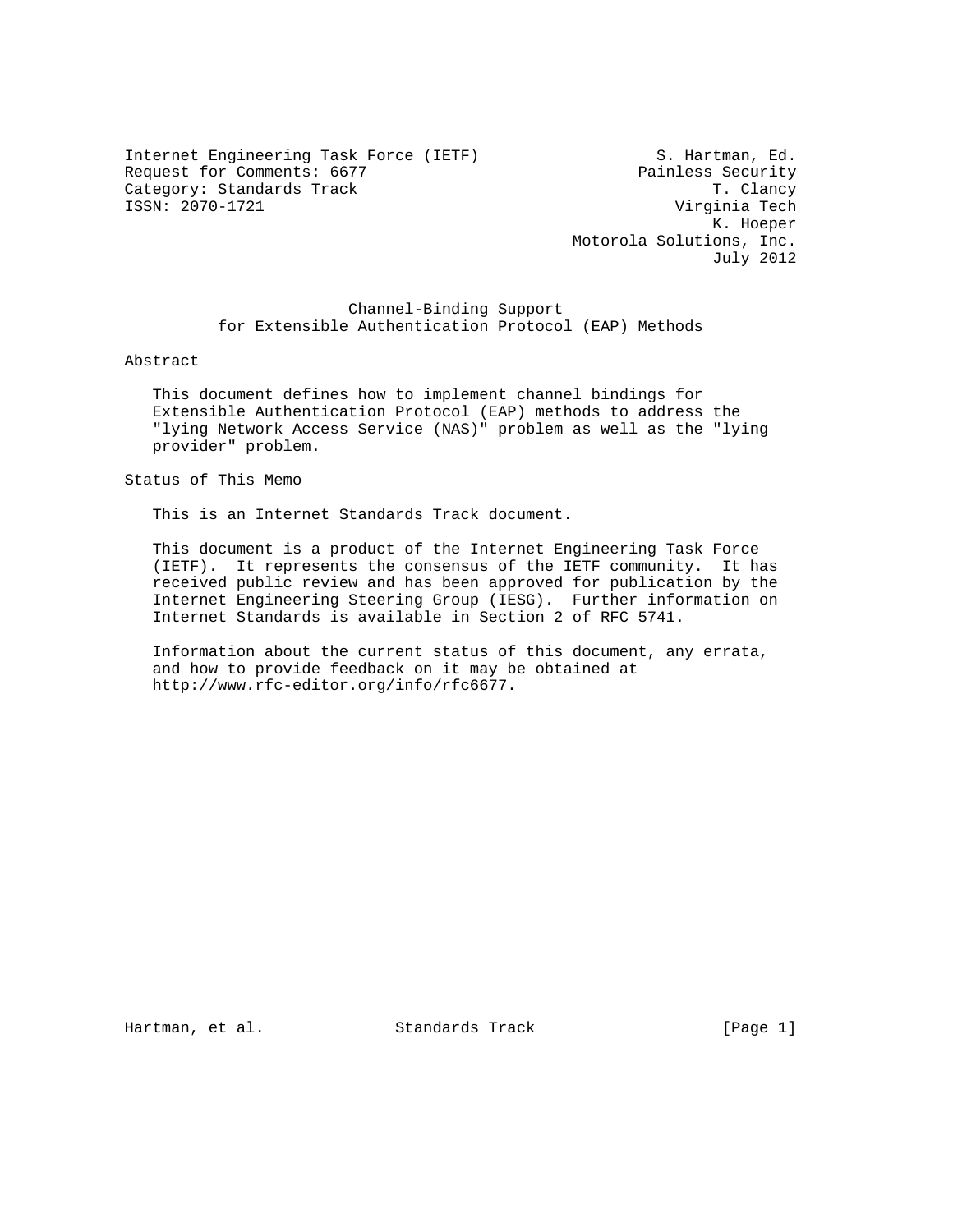Copyright Notice

 Copyright (c) 2012 IETF Trust and the persons identified as the document authors. All rights reserved.

 This document is subject to BCP 78 and the IETF Trust's Legal Provisions Relating to IETF Documents (http://trustee.ietf.org/license-info) in effect on the date of

 publication of this document. Please review these documents carefully, as they describe your rights and restrictions with respect to this document. Code Components extracted from this document must include Simplified BSD License text as described in Section 4.e of the Trust Legal Provisions and are provided without warranty as described in the Simplified BSD License.

 This document may contain material from IETF Documents or IETF Contributions published or made publicly available before November 10, 2008. The person(s) controlling the copyright in some of this material may not have granted the IETF Trust the right to allow modifications of such material outside the IETF Standards Process. Without obtaining an adequate license from the person(s) controlling the copyright in such materials, this document may not be modified outside the IETF Standards Process, and derivative works of it may not be created outside the IETF Standards Process, except to format it for publication as an RFC or to translate it into languages other than English.

Hartman, et al. Standards Track [Page 2]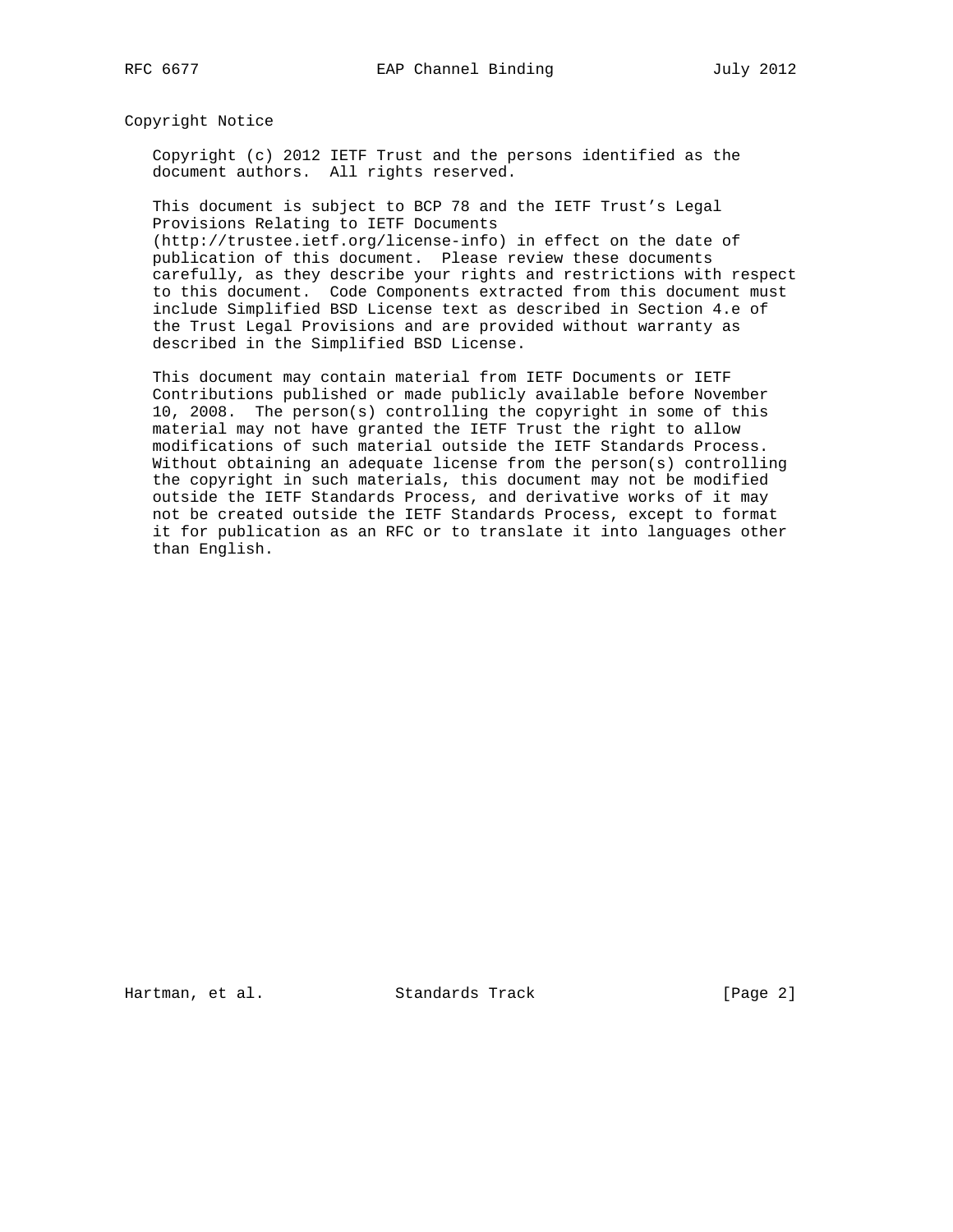Table of Contents

| 1.   |                                                      |  |  |  | $\overline{4}$ |
|------|------------------------------------------------------|--|--|--|----------------|
| 2.   |                                                      |  |  |  | 5              |
| 3.   |                                                      |  |  |  | 5              |
|      |                                                      |  |  |  | $\overline{7}$ |
| 4.1. | Types of EAP Channel Bindings                        |  |  |  | 8              |
| 4.2. | Channel Bindings in the Secure Association Protocol  |  |  |  | $\mathsf{Q}$   |
| 4.3. | Channel-Binding Scope 10                             |  |  |  |                |
|      |                                                      |  |  |  |                |
|      |                                                      |  |  |  |                |
|      | 5.2. Channel-Binding Consistency Check 14            |  |  |  |                |
|      |                                                      |  |  |  |                |
|      | 5.3.1. Channel-Binding Codes 17                      |  |  |  |                |
|      | 5.3.2. Namespace Identifiers 17                      |  |  |  |                |
|      | 5.3.3. RADIUS Namespace 18                           |  |  |  |                |
|      |                                                      |  |  |  |                |
| 6.1. | General Transport Protocol Requirements 18           |  |  |  |                |
| 6.2. | EAP Method Requirements 19                           |  |  |  |                |
|      |                                                      |  |  |  |                |
| 7.1. | Requirements for Lower-Layer Bindings 19             |  |  |  |                |
|      | 7.2. EAP Lower-Layer Attribute 20                    |  |  |  |                |
|      |                                                      |  |  |  |                |
|      | 9. Security Considerations 21                        |  |  |  |                |
| 9.1. |                                                      |  |  |  |                |
|      | 9.2. Consequences of Trust Violation 23              |  |  |  |                |
|      |                                                      |  |  |  |                |
|      |                                                      |  |  |  |                |
|      | 10. Operations and Management Considerations 25      |  |  |  |                |
|      |                                                      |  |  |  |                |
|      | 11.1. EAP Lower Layers Registry 26                   |  |  |  |                |
|      |                                                      |  |  |  |                |
|      |                                                      |  |  |  |                |
|      |                                                      |  |  |  |                |
|      |                                                      |  |  |  |                |
|      | 13.2. Informative References 27                      |  |  |  |                |
|      | Appendix A. Attacks Prevented by Channel Bindings 29 |  |  |  |                |
|      |                                                      |  |  |  |                |
| A.1. | Enterprise Subnetwork Masquerading 29                |  |  |  |                |
| A.2. |                                                      |  |  |  |                |
| A.3. | Downgrading Attacks 30                               |  |  |  |                |
| A.4. | Bogus Beacons in IEEE 802.11r 30                     |  |  |  |                |
| A.5. | Forcing False Authorization in IEEE 802.11i 30       |  |  |  |                |

Hartman, et al. Standards Track [Page 3]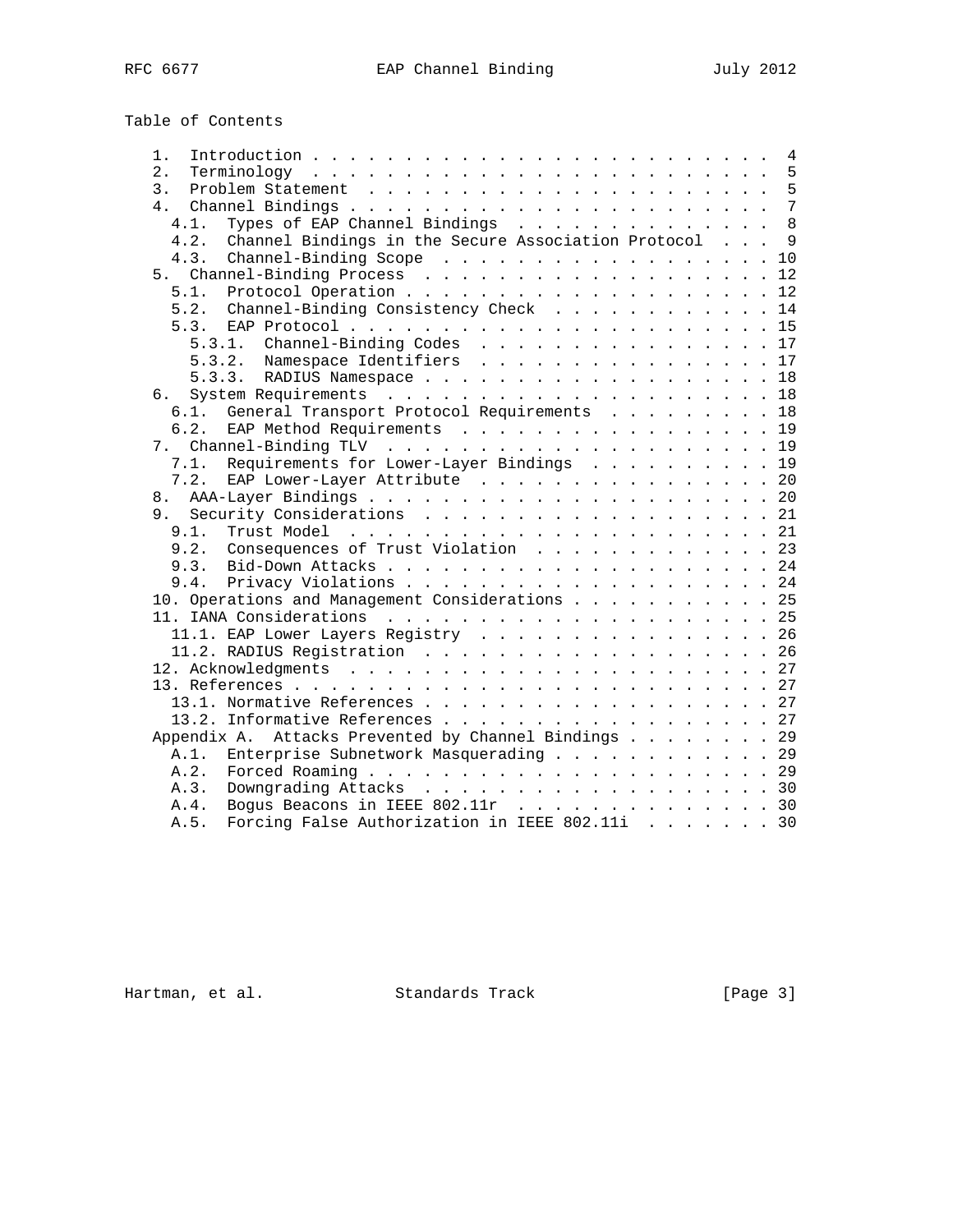### 1. Introduction

 The so-called "lying NAS" problem is a well-documented problem with the current Extensible Authentication Protocol (EAP) architecture [RFC3748] when used in pass-through authenticator mode. Here, a Network Access Server (NAS), or pass-through authenticator, may represent one set of information (e.g., network identity, capabilities, configuration, etc) to the backend Authentication, Authorization, and Accounting (AAA) infrastructure, while representing contrary information to EAP peers. Another possibility is that the same false information could be provided to both the EAP peer and EAP server by the NAS. A "lying" entity can also be located anywhere on the AAA path between the NAS and the EAP server.

 This problem results when the same credentials are used to access multiple services that differ in some interesting property. The EAP server learns which client credentials are in use. The client knows which EAP credentials are used, but cannot distinguish between servers that use those credentials. For methods that distinguish between client and server credentials, either using different server credentials for access to the different services or having client credentials with access to a disjoint set of services can potentially defend against the attack.

 As a concrete example, consider an organization with two different IEEE 802.11 wireless networks. One is a relatively low-security network for accessing the web, while the other has access to valuable confidential information. An access point on the web network could act as a lying NAS, sending the Service Set Identifier (SSID) of the confidential network in its beacons. This access point could gain an advantage by doing so if it tricks clients that intend to connect to the confidential network to connect to it and disclose confidential information.

 A similar problem can be observed in the context of roaming. Here, the lying entity is located in a visited service provider network, e.g., attempting to lure peers to connect to the network based on falsely advertised roaming rates. This is referred to as the "lying provider" problem in the remainder of this document. The lying entity's motivation often is financial; the entity may be paid whenever peers roam to its service. However, a lying entity in a provider network can also gain access to traffic that it might not otherwise see.

 This document defines and implements EAP channel bindings to solve the "lying NAS" and the "lying provider" problems, using a process in which the EAP peer gives information about the characteristics of the service provided by the authenticator to the AAA server protected

Hartman, et al. Standards Track [Page 4]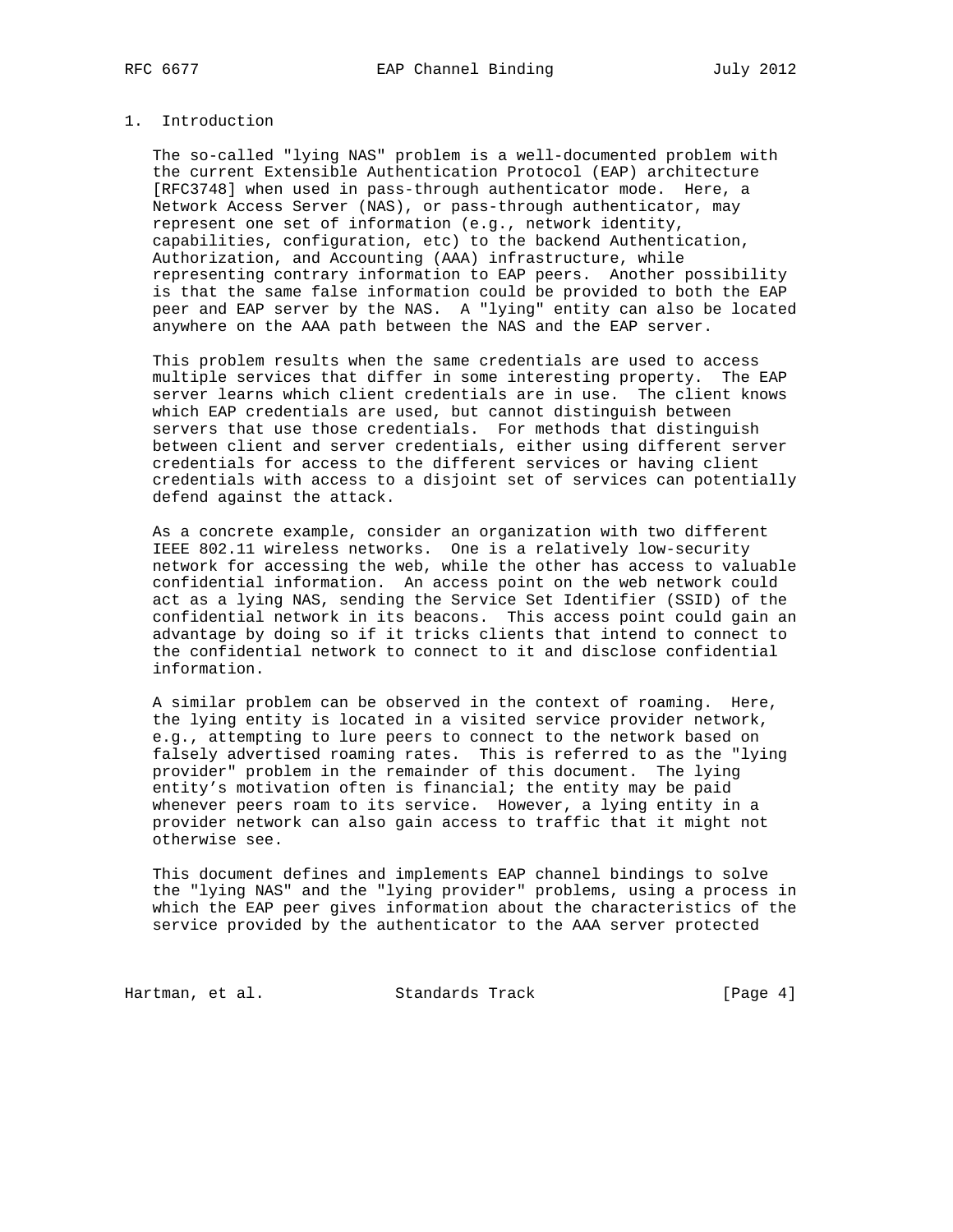within the EAP method. This allows the server to verify the authenticator is providing information to the peer that is consistent with the information received from this authenticator as well as the information stored about this authenticator. "AAA Payloads" defined in [AAA-PAY] served as the starting point for the mechanism proposed in this specification to carry this information.

### 2. Terminology

 In this document, several words are used to signify the requirements of the specification. These words are often capitalized. The key words "MUST", "MUST NOT", "REQUIRED", "SHALL", "SHALL NOT", "SHOULD", "SHOULD NOT", "RECOMMENDED", "MAY", and "OPTIONAL" in this document are to be interpreted as described in [RFC2119].

#### 3. Problem Statement

 In an EAP authentication compliant with [RFC4017], the EAP peer and EAP server mutually authenticate each other, and derive keying material. However, when operating in pass-through mode, the EAP server can be far removed from the authenticator both in terms of network distance and number of entities who need to be trusted in order to establish trusted communication. A malicious or compromised authenticator may represent incorrect information about the network to the peer in an effort to affect its operation in some way. Additionally, while an authenticator may not be compromised, other compromised elements in the network (such as proxies) could provide false information to the authenticator that it could simply be relaying to EAP peers. Hence, the goal must be to ensure that the authenticator is providing correct information to the EAP peer during the initial network discovery, selection, and authentication.

 There are two different types of networks to consider: enterprise networks and service provider networks. In enterprise networks, assuming a single administrative domain, it is feasible for an EAP server to have information about all the authenticators in the network. In service provider networks, global knowledge is infeasible due to indirection via roaming. When a peer is outside its home administrative domain, the goal is to ensure that the level of service received by the peer is consistent with the contractual agreement between the two service providers. The same EAP server may need to support both types of networks. For example an enterprise may have a roaming agreement permitting its users to use the networks of third-party service providers. In these situations, the EAP server may authenticate for an enterprise and provider network.

Hartman, et al. Standards Track [Page 5]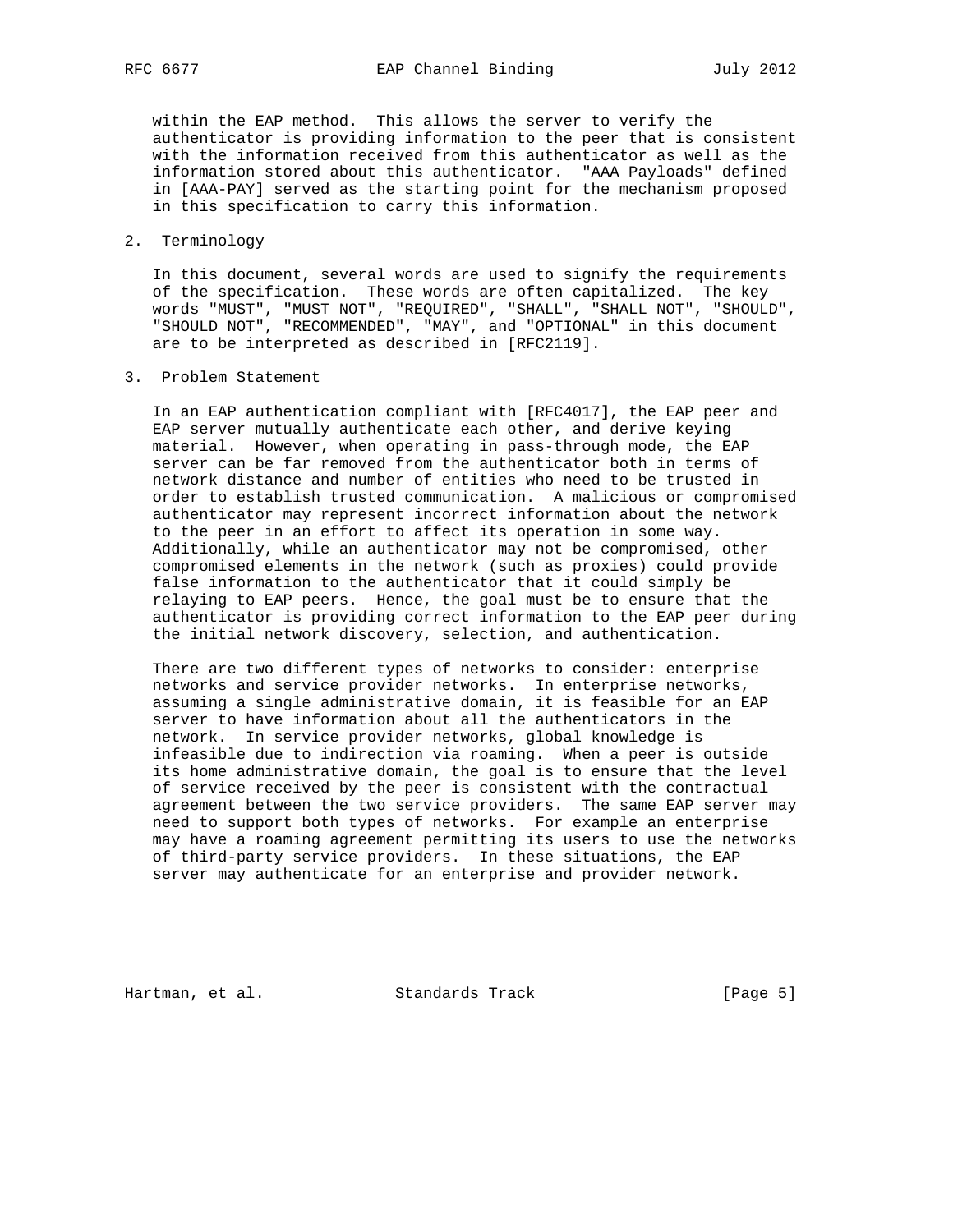The following are example attacks possible by presenting false network information to peers.

- o Enterprise network: A corporate network may have multiple virtual LANs (VLANs) available throughout their campus network, and have IEEE 802.11 access points connected to each VLAN. Assume one VLAN connects users to the firewalled corporate network, while the other connects users to a public guest network. The corporate network is assumed to be free of adversarial elements, while the guest network is assumed to possibly have malicious elements. Access points on both VLANs are serviced by the same EAP server, but broadcast different SSIDs to differentiate. A compromised access point connected to the guest network but not the corporate network could advertise the SSID of the corporate network in an effort to lure peers to connect to a network with a false sense of security regarding their traffic. Conditions and further details of this attack can be found in the appendix.
- o Enterprise network: The EAP Generic Security Service Application Program Interface (GSS-API) mechanism [GSS-API-EAP] mechanism provides a way to use EAP to authenticate to mail servers, instant messaging servers, and other non-network services. Without EAP channel binding, an attacker could trick the user into connecting to a relatively untrusted service instead of a relatively trusted service. For example, the instant messaging service could impersonate the mail server.
- o Service provider network: An EAP-enabled mobile phone provider could advertise very competitive flat rates but send per-minute rates to the home server, thus luring peers to connect to their network and overcharging them. In more elaborate attacks, peers can be tricked into roaming without their knowledge. For example, a mobile phone provider operating along a geopolitical boundary could boost their cell towers' transmission power and advertise the network identity of the neighboring country's indigenous provider. This would cause unknowing handsets to associate with an unintended operator, and consequently be subject to high roaming fees without realizing they had roamed off their home provider's network. These types of scenarios can be considered as the "lying provider" problem, because here the provider configures its NAS to broadcast false information. For the purpose of channel bindings as defined in this document, it does not matter which local entity (or entities) is "lying" in a service provider network (local NAS, local authentication server, and/or local proxies), because the only information received from the visited network that is verified by channel bindings is the information the home authentication server received from the last hop in the communication chain. In other words, channel bindings enable the

Hartman, et al. Standards Track [Page 6]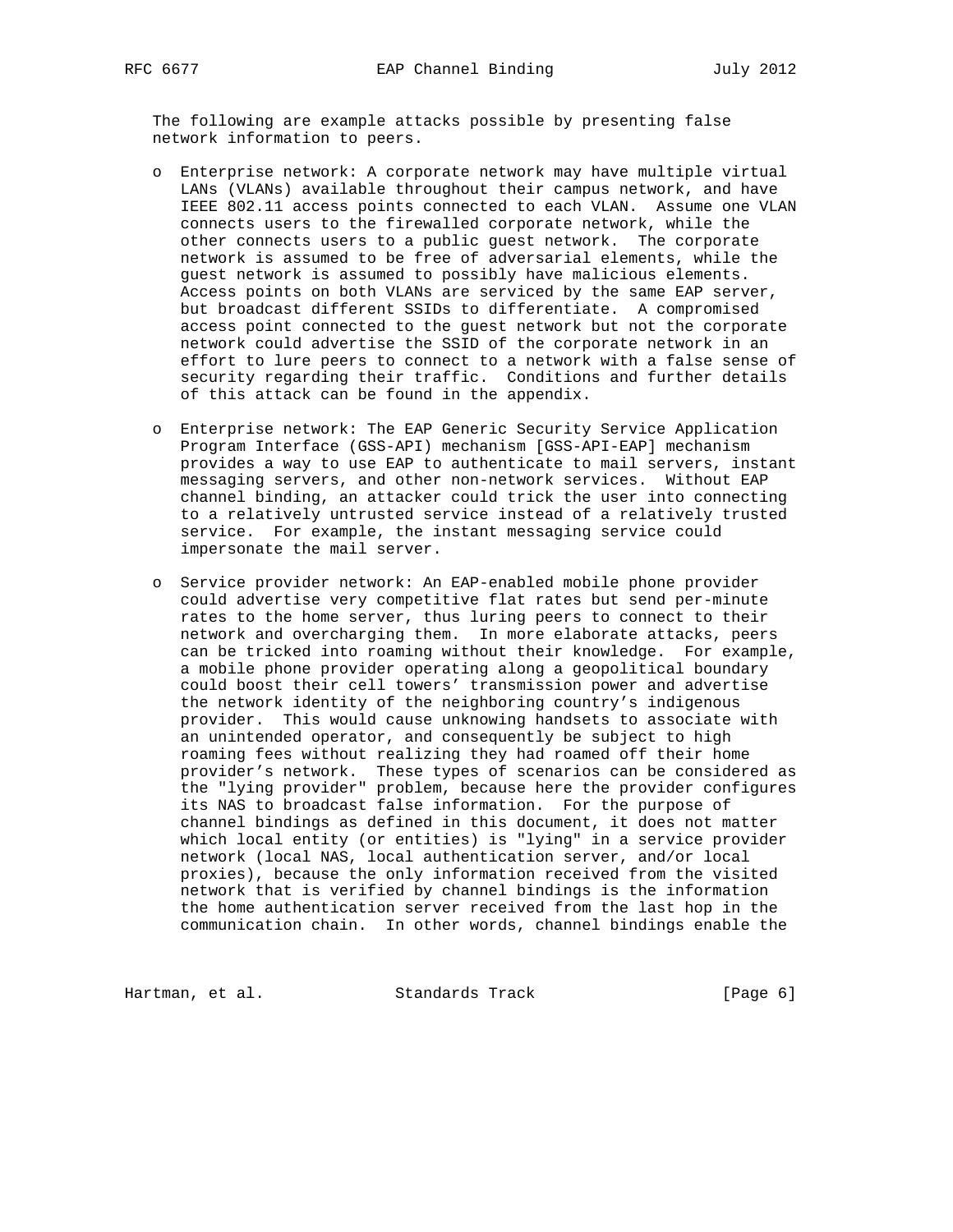detection of inconsistencies in the information from a visited network, but cannot enable the determination of which entity is lying. Naturally, channel bindings for EAP methods can only verify the endpoints; if desirable, intermediate hops need to be protected by the employed AAA protocol.

 o Enterprise and provider networks: In a situation where an enterprise has roaming agreements with providers, a compromised access point in a provider network could masquerade as the enterprise network in an attempt to gain confidential information. Today this could potentially be solved by using different credentials for internal and external access. Depending on the type of credential, this may introduce usability or man-in-the middle security issues.

 To address these problems, a mechanism is required to validate unauthenticated information advertised by EAP authenticators.

4. Channel Bindings

 EAP channel bindings seek to authenticate previously unauthenticated information provided by the authenticator to the EAP peer by allowing the peer and server to compare their perception of network properties in a secure channel.

 It should be noted that the definition of EAP channel bindings differs somewhat from channel bindings documented in [RFC5056], which seek to securely bind together the endpoints of a multi-layer protocol, allowing lower layers to protect data from higher layers. Unlike [RFC5056], EAP channel bindings do not ensure the binding of different layers of a session; rather, they ensure the accuracy of the information advertised to an EAP peer by an authenticator acting as the pass-through device during an EAP execution. The term "channel bindings" was independently adopted for these two related concepts; by the time the conflict was discovered, a wide body of literature existed for each usage. EAP channel bindings could be used to provide [RFC5056] channel bindings. In particular, an inner EAP method could be bound to an outer method by including the [RFC5056] channel-binding data for the outer channel in the inner EAP method's channel bindings. Doing so would provide a facility similar to EAP cryptographic binding, except that a man-in-the-middle could not extract the inner method from the tunnel. This specification does not weigh the advantages of doing so nor specify how to do so; the example is provided only to illustrate how EAP channel binding and [RFC5056] channel binding overlap.

Hartman, et al. Standards Track [Page 7]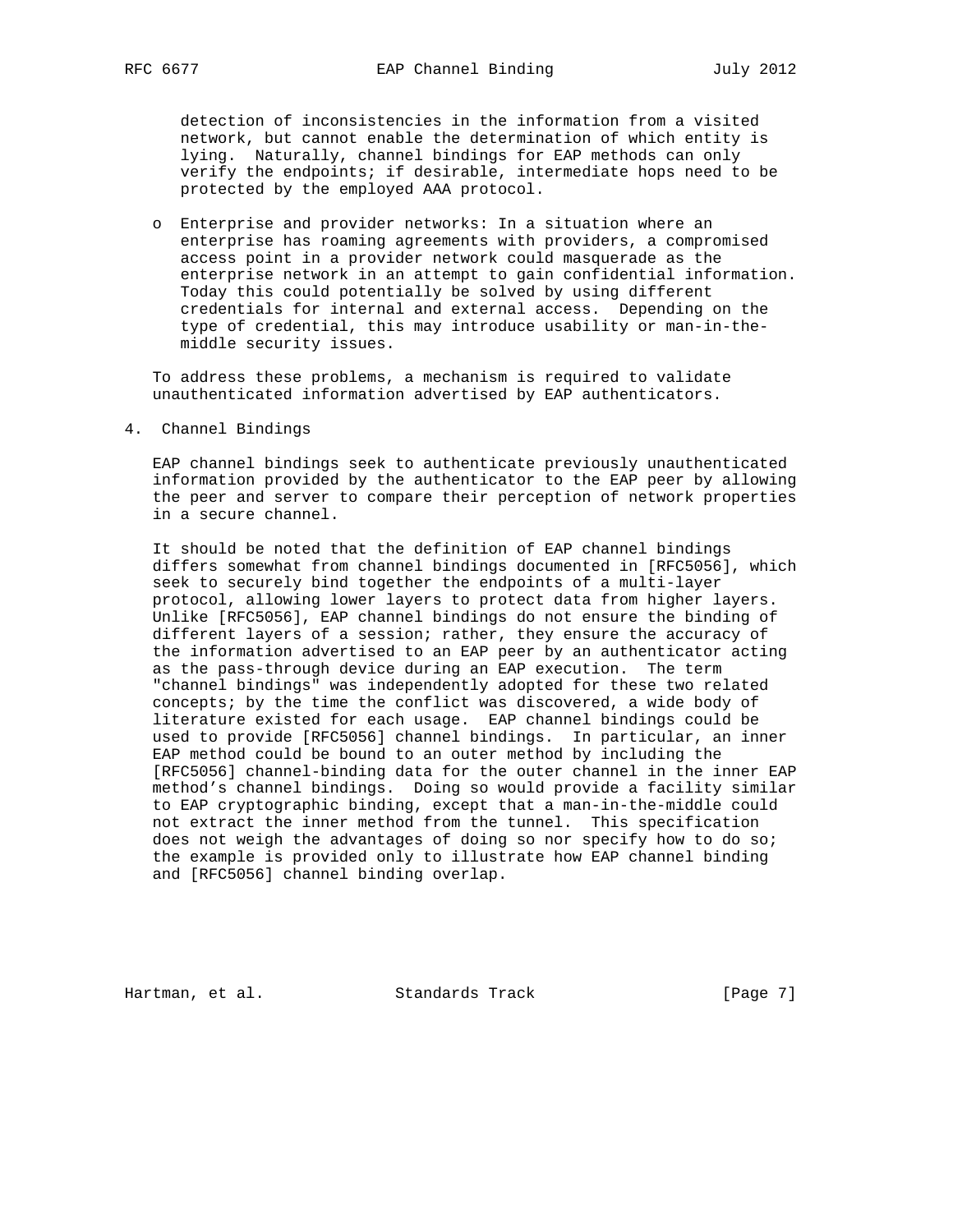# 4.1. Types of EAP Channel Bindings

There are two categories of approach to EAP channel bindings:

- o After keys have been derived during an EAP execution, the peer and server can, in an integrity-protected channel, exchange plaintext information about the network with each other and verify consistency and correctness.
- o The peer and server can both uniquely encode their respective view of the network information without exchanging it, resulting into an opaque blob that can be included directly into the derivation of EAP session keys.

 Both approaches are only applicable to key-deriving EAP methods and both have advantages and disadvantages. Various hybrid approaches are also possible. Advantages of exchanging plaintext information include:

- o It allows for policy-based comparisons of network properties, rather than requiring precise matches for every field, which achieves a policy-defined consistency, rather than bitwise equality. This allows network operators to define which properties are important and even verifiable in their network.
- o EAP methods that support extensible, integrity-protected channels can easily include support for exchanging this network information. In contrast, direct inclusion into the key derivation would require more extensive revisions to existing EAP methods or a wrapper EAP method.
- o Given it doesn't affect the key derivation, this approach facilitates debugging, incremental deployment, backward compatibility, and a logging mode in which verification results are recorded but do not have an effect on the remainder of the EAP execution. The exact use of the verification results can be subject to the network policy. Additionally, consistent information canonicalization and formatting for the key derivation approach would likely cause significant deployment problems.

 The following are advantages of directly including channel-binding information in the key derivation:

 o EAP methods not supporting extensible, integrity-protected channels could still be supported, either by revising their key derivation, revising EAP, or wrapping them in a universal method that supports channel binding.

Hartman, et al. Standards Track [Page 8]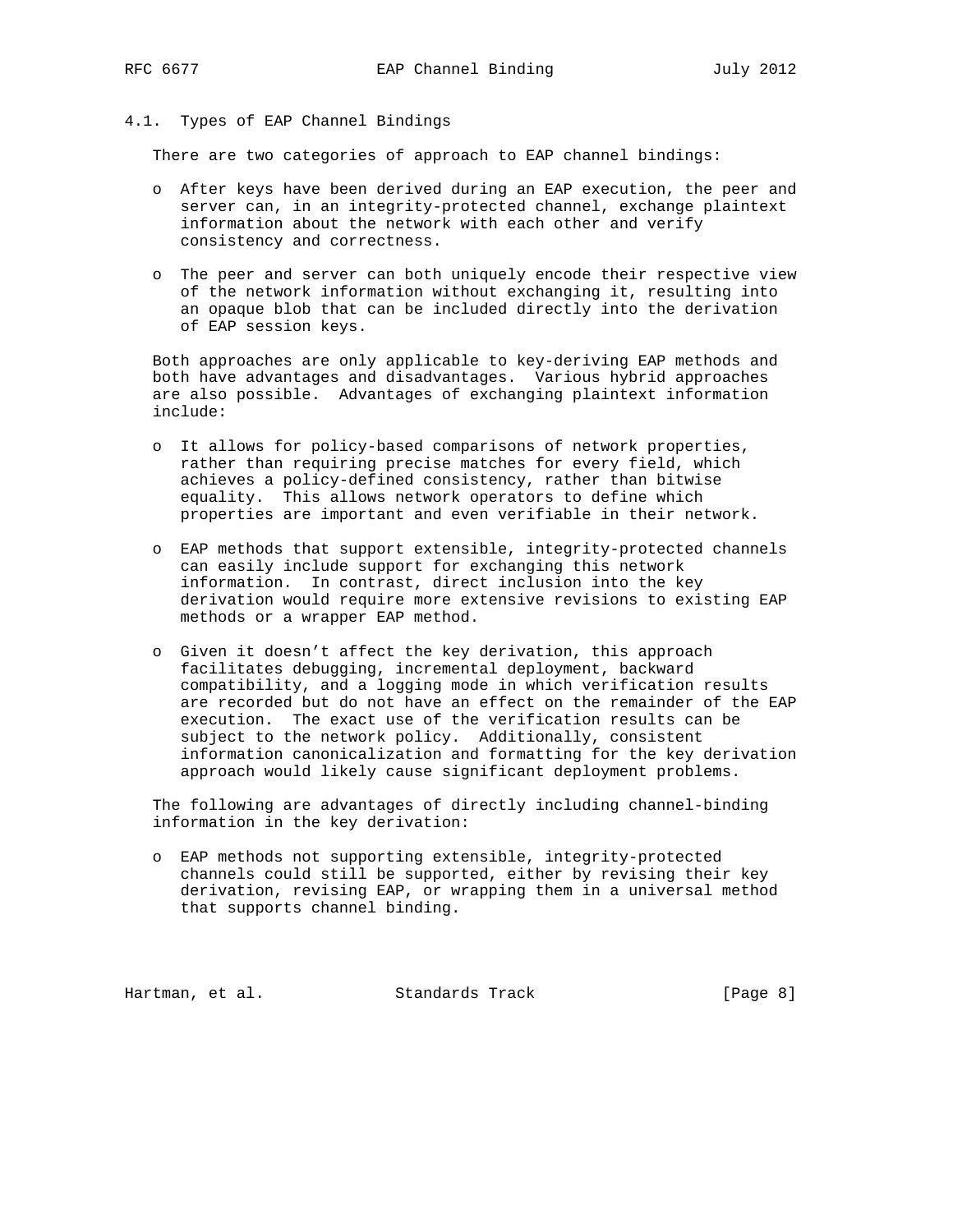- o It can guarantee proper channel information, since subsequent communication would be impossible if differences in channel information yield different session keys on the EAP peer and server.
- 4.2. Channel Bindings in the Secure Association Protocol

 This document describes channel bindings performed by transporting channel-binding information as part of an integrity-protected exchange within an EAP method. Alternatively, some future document could specify a mechanism for transporting channel bindings within the lower layer's secure association protocol. Such a specification would need to describe how channel bindings are exchanged over the lower-layer protocol between the peer and authenticator. In addition, since the EAP exchange concludes before the secure association protocol begins, a mechanism for transporting the channel bindings from the authenticator to the EAP server needs to be specified. A mechanism for transporting a protected result from the EAP server, through the authenticator, back to the peer needs to be specified.

 The channel bindings MUST be transported with integrity protection based on a key known only to the peer and EAP server. The channel bindings SHOULD be confidentiality protected using a key known only to the peer and EAP server. For the system to function, the EAP server or AAA server needs access to the channel-binding information from the peer as well as the AAA attributes and a local database described later in this document.

 The primary advantage of sending channel bindings as part of the secure association protocol is that EAP methods need not be changed. The disadvantage is that a new AAA exchange is required, and secure association protocols need to be changed. As the results of the secure association protocol change, every NAS needs to be upgraded to support channel bindings within the secure association protocol.

 For many deployments, changing all the NASes is expensive, and adding channel-binding support to enough EAP methods to meet the goals of the deployment will be cheaper. However for deployment of new equipment, or especially deployment of a new lower-layer technology, changing the NASes may be cheaper than changing EAP methods. Especially if such a deployment needed to support a large number of EAP methods, sending channel bindings in the secure association protocol might make sense. Sending channel bindings in the secure association protocol can work even with the EAP Re-authentication Protocol (ERP) [RFC5296] in which previously established EAP key material is used for the secure association protocol without carrying out any EAP method during re-authentication.

Hartman, et al. Standards Track [Page 9]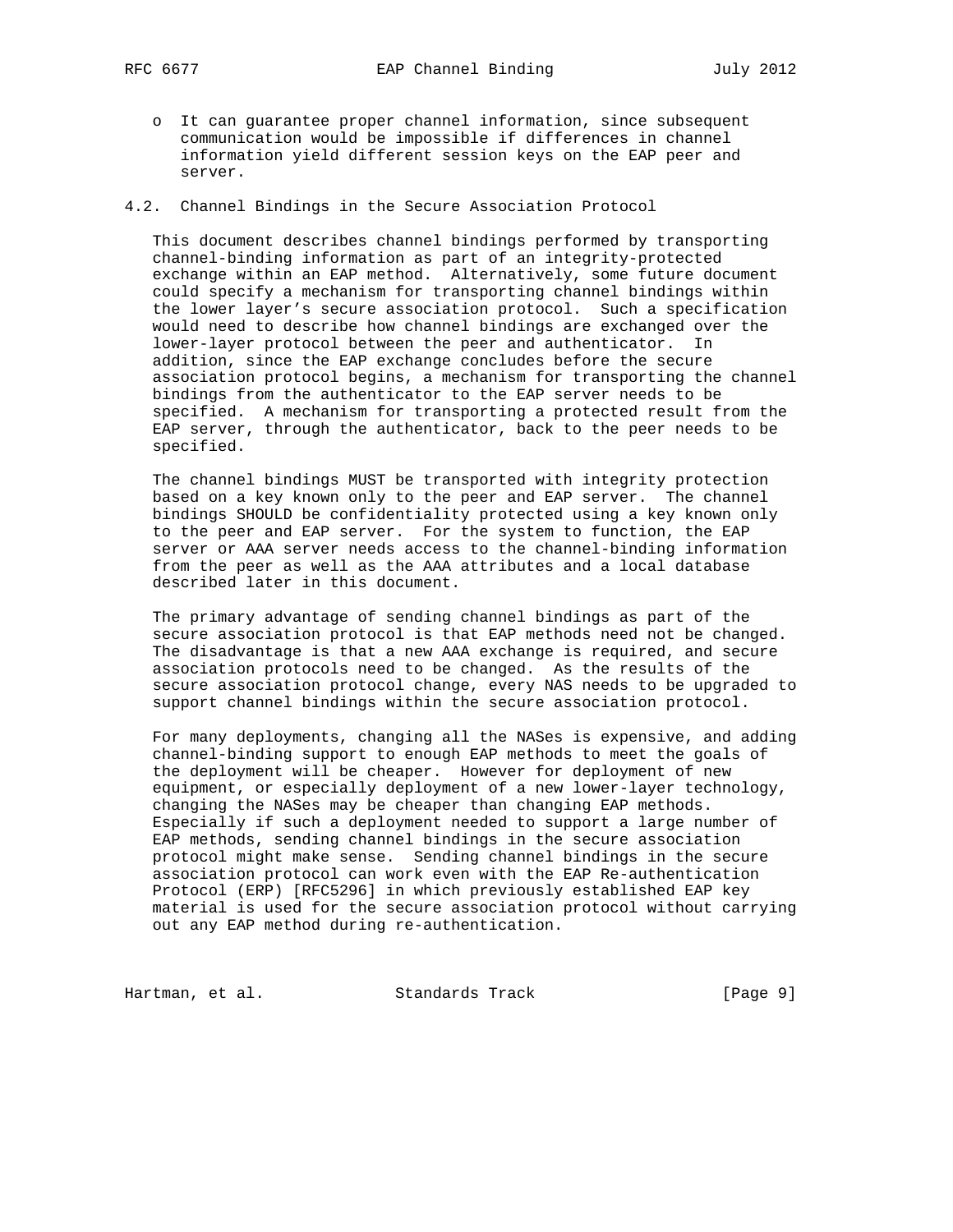If channel bindings using a secure association protocol are specified, semantics as well as the set of information that peers exchange can be shared with the mechanism described in this document.

4.3. Channel-Binding Scope

 The scope of EAP channel bindings differs somewhat depending on the type of deployment in which they are being used. In enterprise networks, they can be used to authenticate very specific properties of the authenticator (e.g., Medium Access Control (MAC) address, supported link types and data rates, etc.), while in service provider networks they can generally only authenticate broader information about a roaming partner's network (e.g., network name, roaming information, link security requirements, etc.). The reason for the difference has to do with the amount of information about the authenticator and/or network to which the peer is connected the home EAP server is expected to have access to. In roaming cases, the home server is likely to only have access to information contained in their roaming agreements.

 With any multi-hop AAA infrastructure, many of the NAS-specific AAA attributes are obscured by the AAA proxy that's decrypting, reframing, and retransmitting the underlying AAA messages. Especially service provider networks are affected by this, and the AAA information received from the last hop may not contain much verifiable information after transformations performed by AAA proxies. For example, information carried in AAA attributes such as the NAS IP address may have been lost in transition and thus are not known to the EAP server. Even worse, information may still be available but be useless, for example, representing the identity of a device on a private network or a middlebox. This affects the ability of the EAP server to verify specific NAS properties. However, often verification of the MAC or IP address of the NAS is not useful for improving the overall security posture of a network. More often, the best approach is to make policy decisions about services being offered to peers. For example, in an IEEE 802.11 network, the EAP server may wish to ensure that peers connecting to the corporate intranet are using secure link-layer encryption, while link-layer security requirements for peers connecting to the guest network could be less stringent. These types of policy decisions can be made without knowing or being able to verify the IP address of the NAS through which the peer is connecting.

 The properties of the network that the peer wishes to validate depend on the specific deployment. In a mobile phone network, peers generally don't care what the name of the network is, as long as they can make their phone call and are charged the expected amount for the call. However, in an enterprise network, the administrators of a

Hartman, et al. Standards Track [Page 10]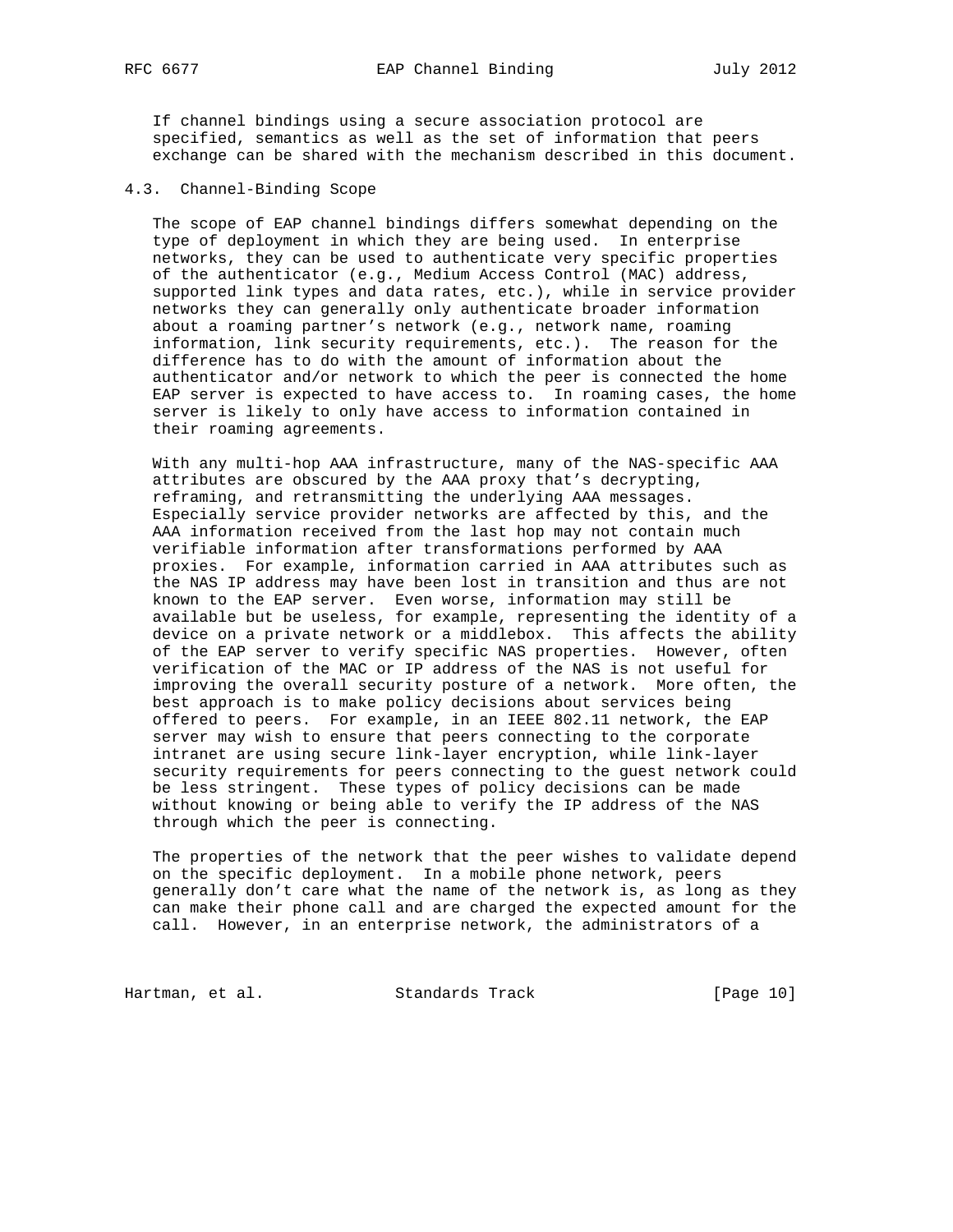peer may be more concerned with specifics of where their network traffic is being routed and what VLAN is in use. To establish policies surrounding these requirements, administrators would capture some attribute such as SSID to describe the properties of the network they care about. Channel bindings could validate the SSID. The administrator would need to make sure that the network guarantees that when an authenticator trusted by the AAA infrastructure to offer a particular SSID to clients does offer this SSID, that network has the intended properties. Generally, it is not possible for channel bindings to detect lying NAS behavior when the NAS is authorized to claim a particular service. That is, if the same physical authenticator is permitted to advertise two networks, the AAA infrastructure is unlikely to be able to determine when this authenticator lies.

 As discussed in the next section, some of the most important information to verify cannot come from AAA attributes but instead comes from local configuration. For example, in the mobile phone case, the expected roaming rate cannot come from the roaming provider without being verified against the contract between the two providers. Similarly, in an enterprise, the SSID that a particular access point is expected to advertise comes from configuration rather than an AAA exchange (which can be confirmed with channel binding).

 The peer and authenticator do not initially have a basis for trust. The peer has a credential with the EAP server that forms a basis for trust. The EAP server and authenticator have a potentially indirect trust path using the AAA infrastructure. Channel binding leverages the trust between the peer and EAP server to build trust in certain attributes between the peer and authenticator.

 Channel bindings can be important for forming areas of trust, especially when provider networks are involved, and exact information is not available to the EAP server. Without channel bindings, all entities in the system need to be held to the standards of the most trusted entity that could be accessed using the EAP credential. Otherwise, a less trusted entity can impersonate a more trusted entity. However when channel bindings are used, the EAP server can use information supplied by the peer, AAA protocols and local database to distinguish less trusted entities from more trusted entities. One possible deployment involves being able to verify a number of characteristics about relatively trusted entities while for other entities simply verifying that they are less trusted.

 Any deployment of channel bindings should take into consideration both what information the EAP server is likely to know or have access to, and what type of network information the peer would want and need authenticated.

Hartman, et al. Standards Track [Page 11]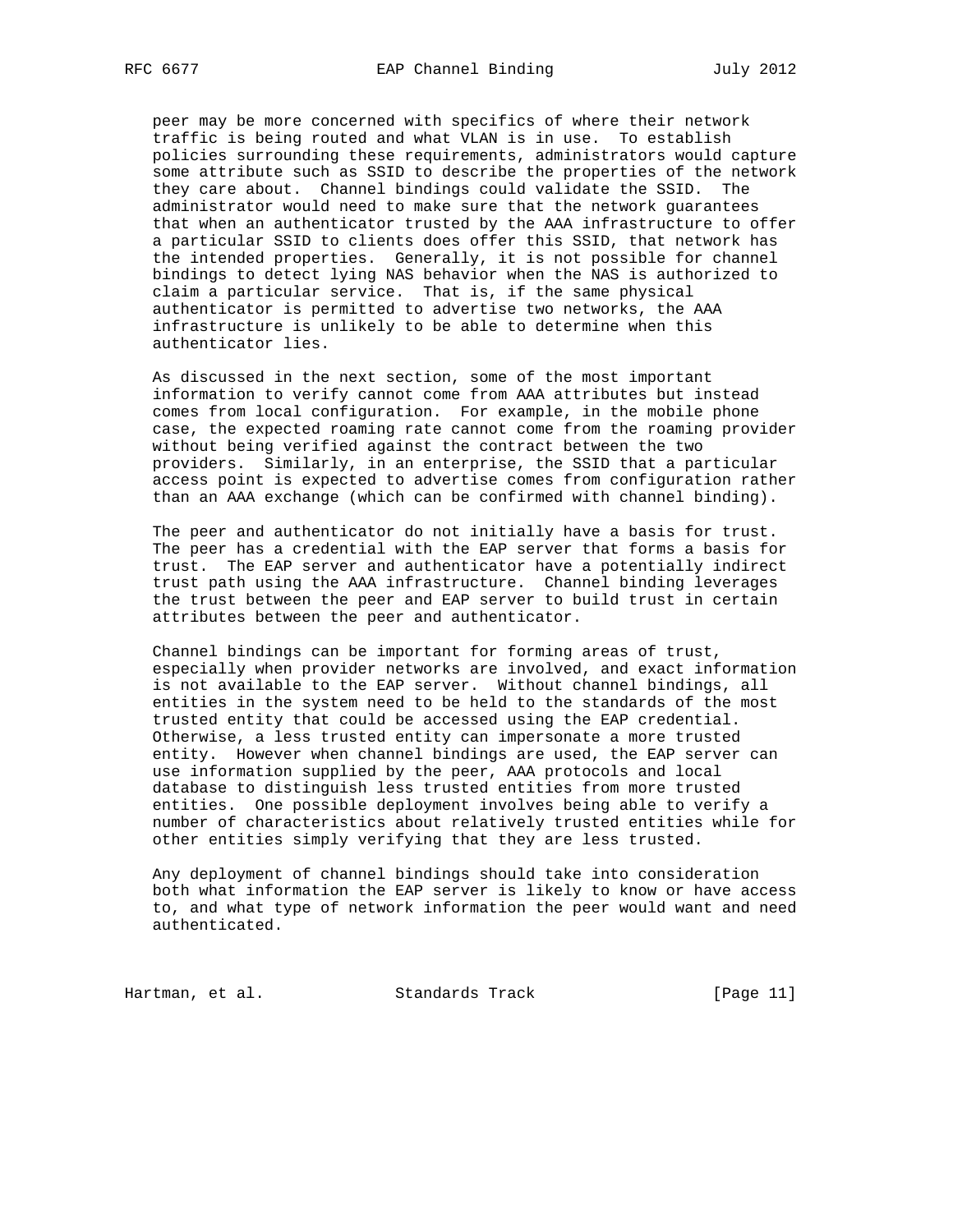### 5. Channel-Binding Process

 This section defines the process for verifying channel-binding information during an EAP authentication. The protocol uses the approach where plaintext data is exchanged, since it allows channel bindings to be used more flexibly in varied deployment models (see Section 4.1). In the first subsection, the general communication infrastructure is outlined, the messages used for channel-binding verifications are specified, and the protocol flows are defined. The second subsection explores the difficulties of checking the different pieces of information that are exchanged during the channel-binding protocol for consistency. The third subsection describes the information carried in the EAP exchange.

### 5.1. Protocol Operation

 Channel bindings are always provided between two communication endpoints (here, the EAP peer and the EAP server), who communicate through an authenticator typically in pass-through mode. Specifications treat the AAA server and EAP server as distinct entities. However, there is no standardized protocol for the AAA server and EAP server to communicate with each other. For the channel-binding protocol presented in this document to work, the EAP server needs to be able to access information from the AAA server that is utilized during the EAP session (i2 below) and a local database. For example, the EAP server and the local database can be co-located with the AAA server, as illustrated in Figure 1. An alternate architecture would be to provide a mechanism for the EAP server to inform the AAA server what channel-binding attributes were supplied and the AAA server to inform the EAP server about what channel-binding attributes it considered when making its decision.



Figure 1: Overview of Channel-Binding Protocol

Hartman, et al. Standards Track [Page 12]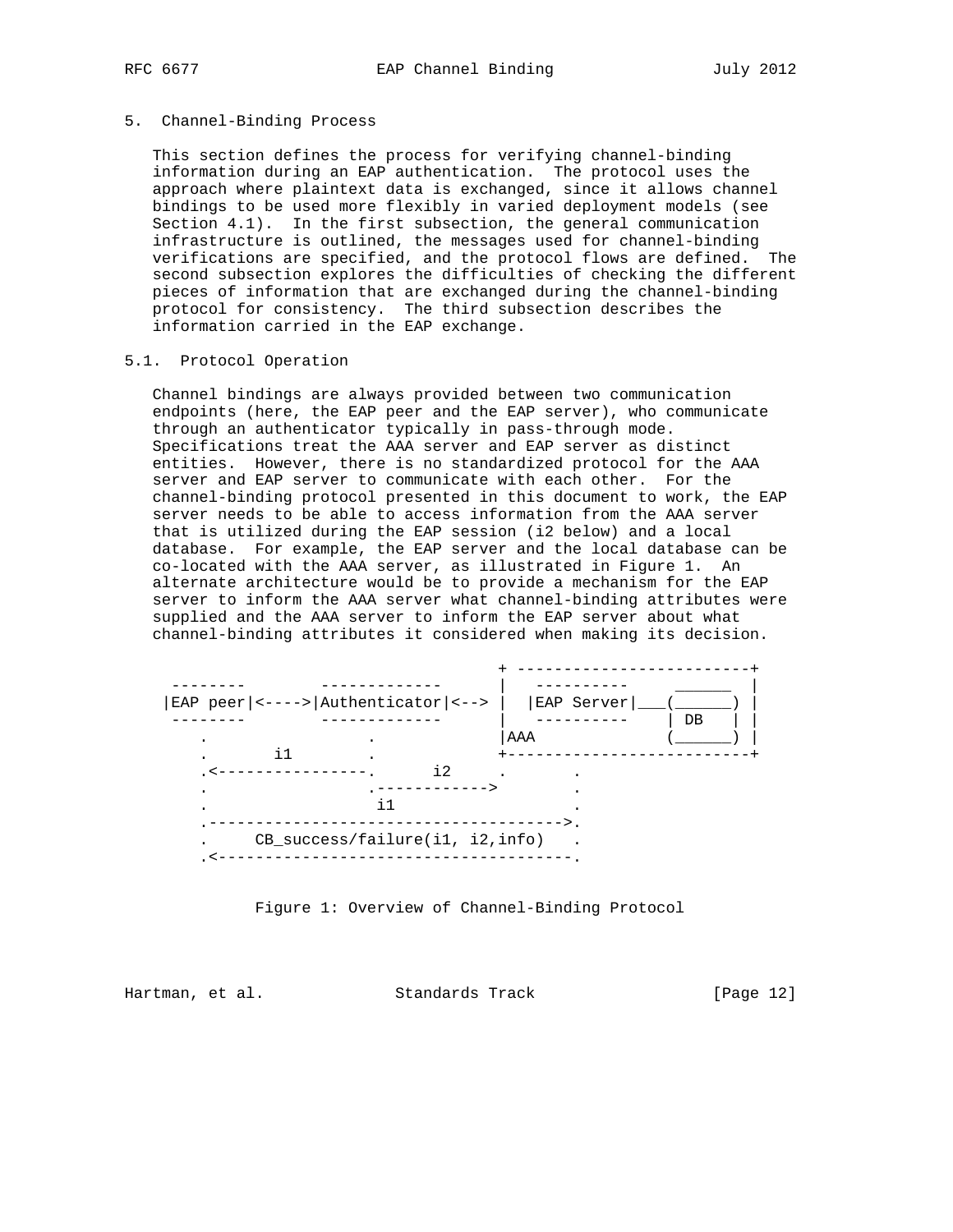During network advertisement, selection, and authentication, the authenticator presents unauthenticated information, labeled i1, about the network to the peer. Message i1 could include an authenticator identifier and the identity of the network it represents, in addition to advertised network information such as offered services and roaming information. Information (such as the type of media in use) may be communicated implicitly in i1. As there is no established trust relationship between the peer and authenticator, there is no way for the peer to validate this information.

 Additionally, during the transaction the authenticator presents a number of information properties in the form of AAA attributes about itself and the current request. These AAA attributes may or may not contain accurate information. This information is labeled i2. Message i2 is the information the AAA server receives from the last hop in the AAA proxy chain which is not necessarily the authenticator.

 AAA hops between the authenticator and AAA server can validate some of i2. Whether the AAA server will be able to rely on this depends significantly on the business relationship executed with these proxies and on the structure of the AAA network.

 The local database is perhaps the most important part of this system. In order for the EAP server or AAA server to know whether i1 and i2 are correct, they need access to trustworthy information, since an authenticator could include false information in both i1 and i2. Additional reasons why such a database is necessary for channel bindings to work are discussed in the next subsection. The information contained within the database could involve wildcards. For example, this could be used to check whether IEEE 802.11 access points on a particular IP subnet all use a specific SSID. The exact IP address is immaterial, provided it is on the correct subnet.

 During an EAP method execution with channel bindings, the peer sends i1 to the EAP server using the mechanism described in Section 5.3. The EAP server verifies the consistency of i1 provided by the peer, i2 provided by the authenticator, and the information in the local database. Upon the check, the EAP server sends a message to the peer indicating whether the channel-binding validation check succeeded or failed and includes the attributes that were used in the check. The message flow is illustrated in Figure 1.

 Above, the EAP server is described as performing the channel-binding validation. In most deployments, this will be a necessary implementation constraint. The EAP exchange needs to include an indication of channel-binding success or failure. Most existing implementations do not have a way to have an exchange between the EAP

Hartman, et al. Standards Track [Page 13]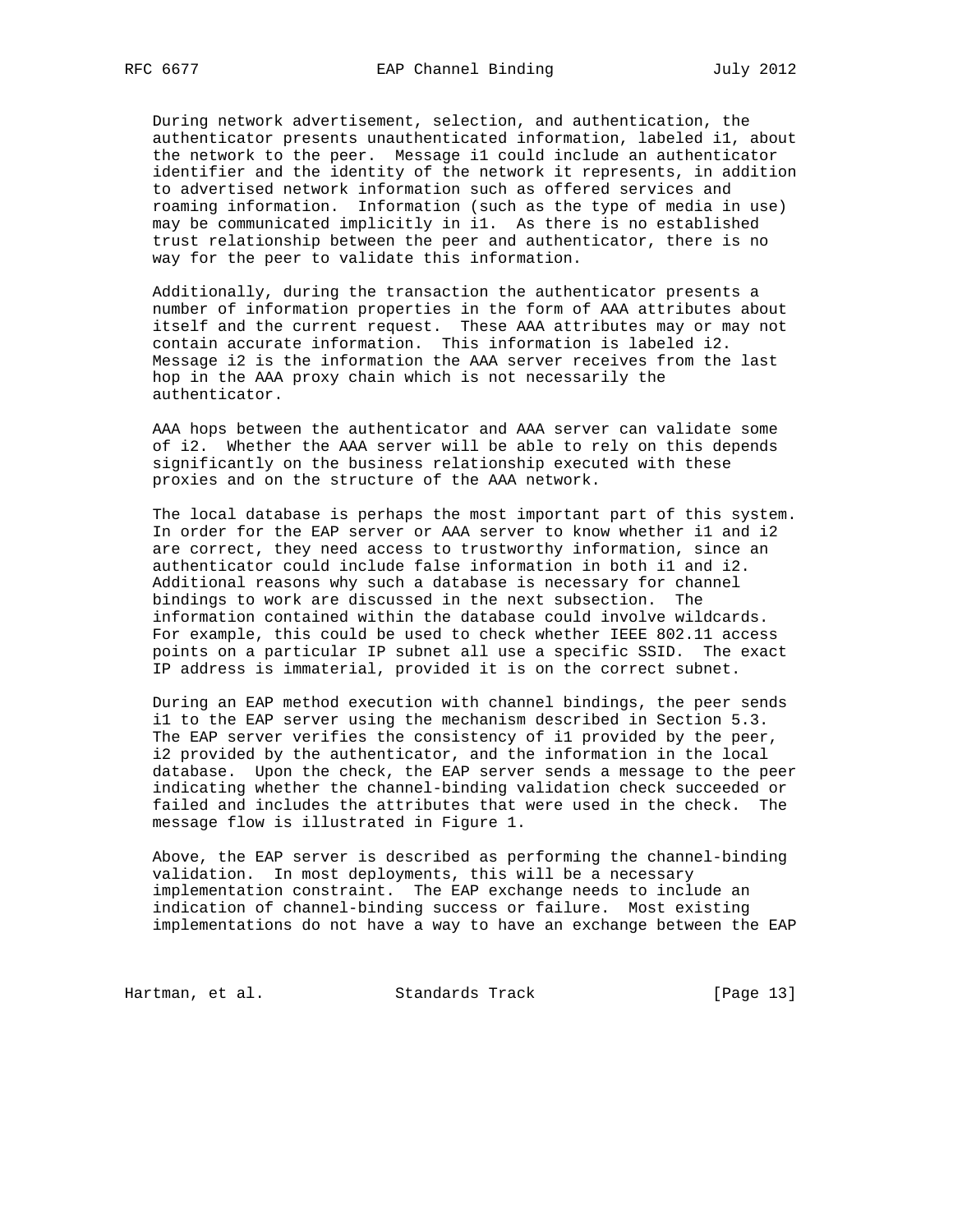server and another AAA entity during the EAP server's processing of a single EAP message. However, another AAA entity can provide information to the EAP server to make its decision.

 If the compliance of i1 or i2 information with the authoritative policy source is mandatory and a consistency check failed, then after sending a protected indication of failed consistency, the EAP server MUST send an EAP-Failure message to terminate the session. If the EAP server is otherwise configured, it MUST allow the EAP session to complete normally and leave the decision about network access up to the peer's policy. If i1 or i2 does not comply with policy, the EAP server MUST NOT list information that failed to comply in the set of information used to perform channel binding. In this case, the EAP server SHOULD indicate channel-binding failure; this requirement may be upgraded to a MUST in the future.

5.2. Channel-Binding Consistency Check

 The validation check that is the core of the channel-binding protocol described in the previous subsection consists of two parts in which the server checks whether:

- 1. the authenticator is lying to the peer, i.e., i1 contains false information, and
- 2. the authenticator or any entity on the AAA path to the AAA server provides false information in form of AAA attributes, i.e., i2 contains false information.

 These checks enable the EAP server to detect lying NASes or authenticators in enterprise networks and lying providers in service provider networks.

 Checking the consistency of i1 and i2 is nontrivial, as has been pointed out already in [HC07]. First, i1 can contain any type of information propagated by the authenticator, whereas i2 is restricted to information that can be carried in AAA attributes. Second, because the authenticator typically communicates over different link layers with the peer and the AAA infrastructure, different types of identifiers and addresses may have been presented to both communication endpoints. Whether these different identifiers and addresses belong to the same device cannot be directly checked by the EAP server or AAA server without additional information. Finally, i2 may be different from the original information sent by the authenticator because of en route processing or malicious modifications. As a result, in the service provider model, typically the i1 information available to the EAP server can only be verified against the last-hop portion of i2 or against values propagated by

Hartman, et al. Standards Track [Page 14]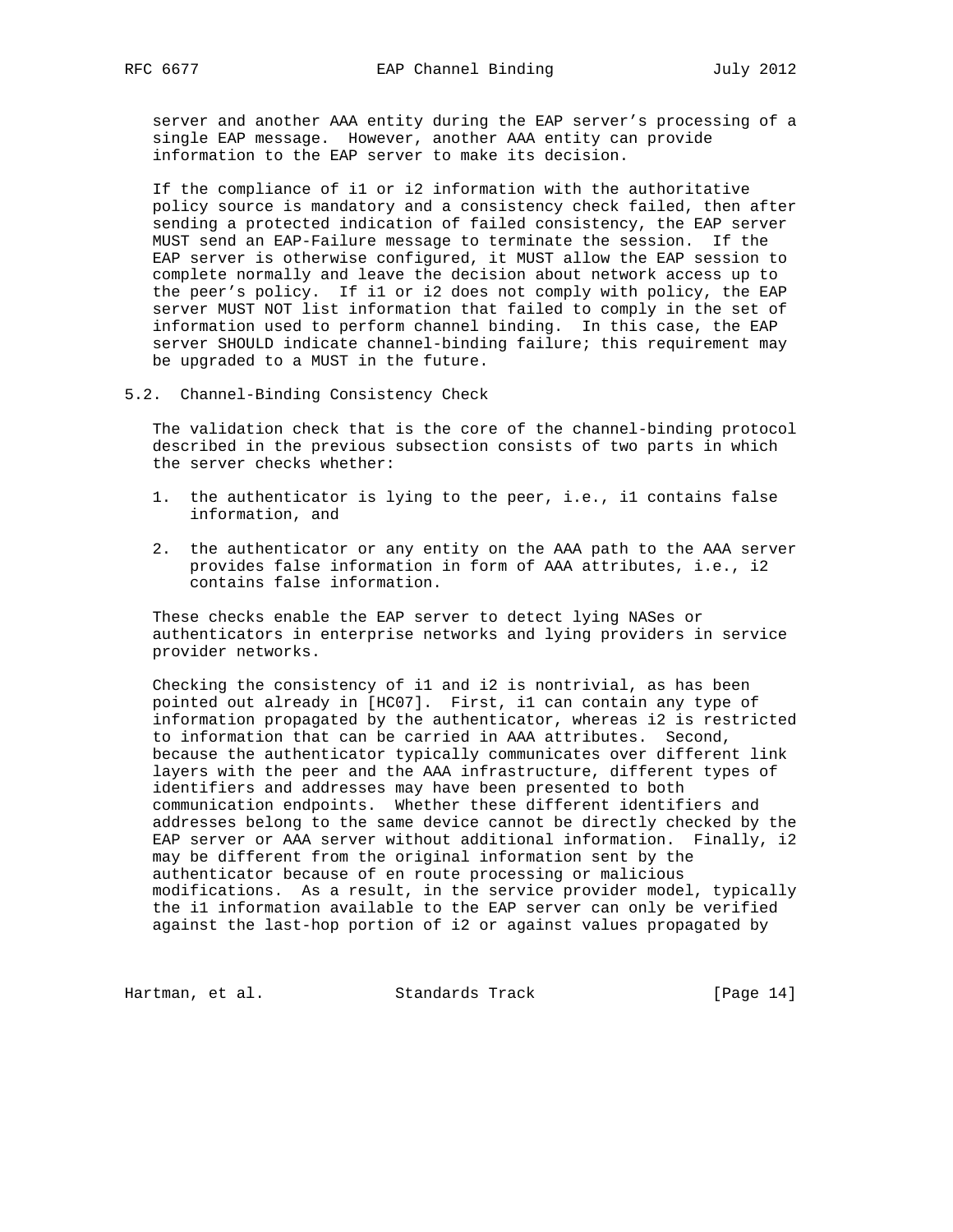proxy servers. In addition, checking the consistency of i1 and i2 alone is insufficient because an authenticator could lie to both the peer and the EAP server, i.e., i1 and i2 may be consistent but both contain false information.

 A local database is required to leverage the above-mentioned shortcomings and support the consistency and validation checks. In particular, information stored for each NAS/authenticator (enterprise scenario) or each roaming partner (service provider scenario) enables a comparison of any information received in i1 with AAA attributes in i2 as well as additionally stored AAA attributes that might have been lost in transition. Furthermore, only such a database enables the EAP server and AAA server to check the received information against trusted information about the network including roaming agreements.

 Section 7 describes lower-layer-specific properties that can be exchanged as a part of i1. Section 8 describes specific AAA attributes that can be included and evaluated in i2. The EAP server reports back the results from the channel-binding validation check that compares the consistency of all the values with those in the local database. The challenges of setting up such a local database are discussed in Section 10.

## 5.3. EAP Protocol

 EAP methods supporting channel binding consistent with this specification provide a mechanism for carrying channel-binding data from the peer to the EAP server and a channel-binding response from the EAP server to the peer. The specifics of this mechanism are dependent on the method, although the content of the channel-binding data and channel-binding response are defined by this section.

 Typically the lower layer will communicate a set of attributes to the EAP implementation on the peer that should be part of channel binding. The EAP implementation may need to indicate to the lower layer that channel-binding information cannot be sent. Reasons for failing to send channel-binding information include an EAP method that does not support channel binding is selected, or channel-binding data is too big for the EAP method selected. Peers SHOULD provide appropriate policy controls to select channel binding or mandate its success.

 The EAP server receives the channel-binding data and performs the validation. The EAP method provides a way to return a response; the channel-binding response uses the same basic format as the channel binding data.

Hartman, et al. Standards Track [Page 15]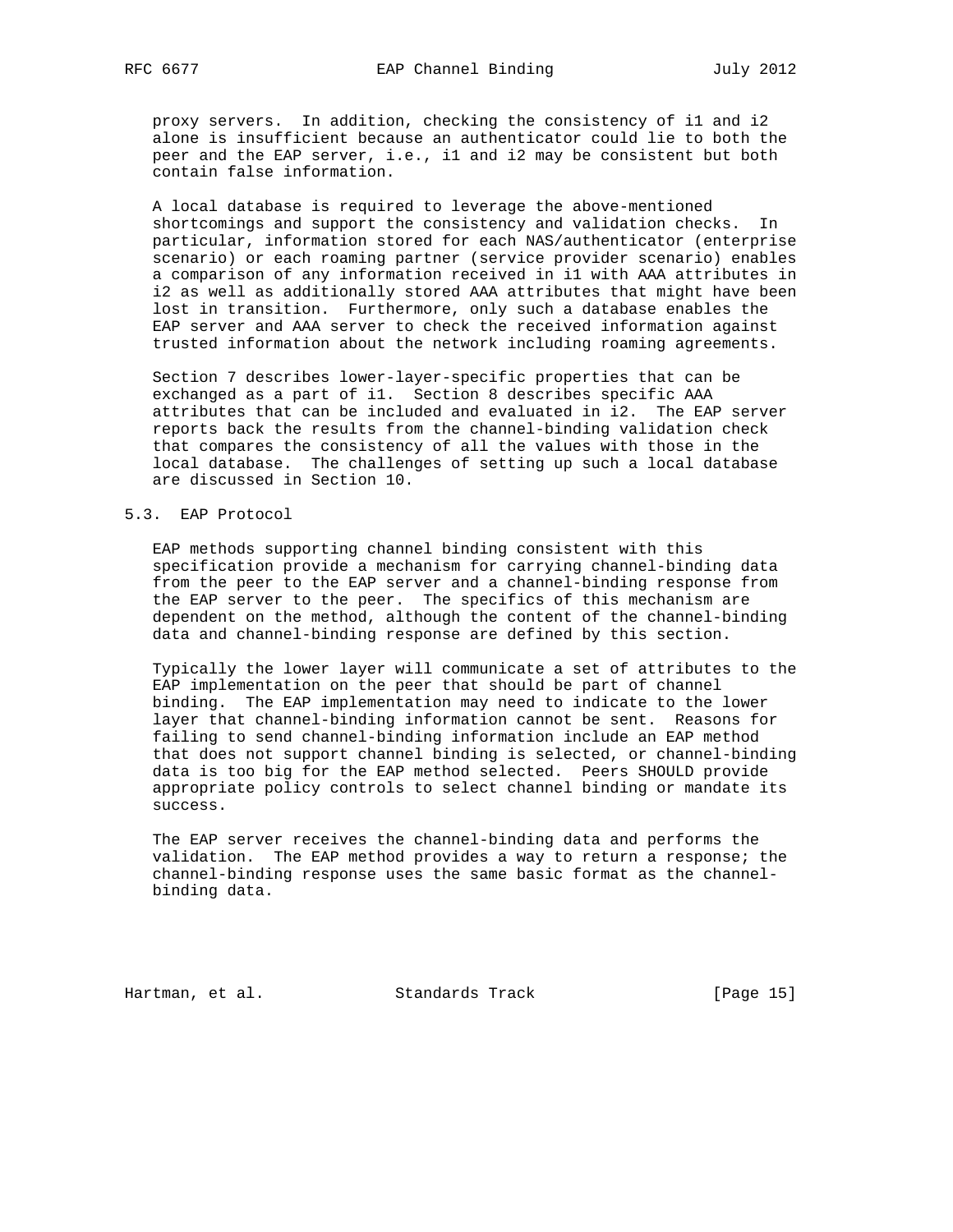|      | 0 1 2 3 4 5 6 7 8 9 0 1 2 3 4 5 6 7 8 9 0 1 2 3 4 5 6 7 8 9 |                               |      | 0 1                            |
|------|-------------------------------------------------------------|-------------------------------|------|--------------------------------|
| Code |                                                             | Length                        |      | NSID<br>-+-+-+-+-+-+-+-        |
|      |                                                             | NS-Specific                   |      |                                |
|      | Length                                                      | +-+-+-+-+-+-+-+-+-+-+-+-+-+-+ | NSID | +-+-+-+-+-+<br>$ $ NS-Specific |
|      |                                                             |                               |      | +-+-+-+-+-+-+-+-+-+-+-+-+-+-+  |

#### Figure 2: Channel-Binding Encoding

 Both the channel-binding data and response use the format illustrated in Figure 2. The protocol starts with a one-byte code; see Section 5.3.1. Then, for each type of attribute contained in the channel-binding data, the following information is encoded:

- Length: Two octets of length in network byte order, indicating the length of the NS-Specific data. The NSID and length octets are not included.
- NSID: Namespace identifier. One octet describing the namespace from which the attributes are drawn. See Section 5.3.3 for a description of how to encode RADIUS attributes in channel-binding data and responses. RADIUS uses a namespace identifier of 1 .
- NS-Specific: The encoding of the attributes in a manner specific to the type of attribute.

 A given NSID MUST NOT appear more than once in a channel-binding data or channel-binding response. Instead, all NS-Specific data for a particular NSID must occur inside one set of fields (NSID, Length, and NS-Specific). This set of fields may be repeated if multiple namespaces are included.

 In channel-binding data, the code is set to 1 (channel-binding data), and the full attributes and values that the peer wishes the EAP server to validate are included.

 In a channel-binding response, the server selects the code; see Section 5.3.1. For successful channel binding, the server returns code 2. The set of attributes that the EAP server returns depend on the code. For success, the server returns the attributes that were considered by the server in making the determination that channel bindings are successfully validated; attributes that the server is unable to check or that failed to validate against what is sent by

Hartman, et al. Standards Track [Page 16]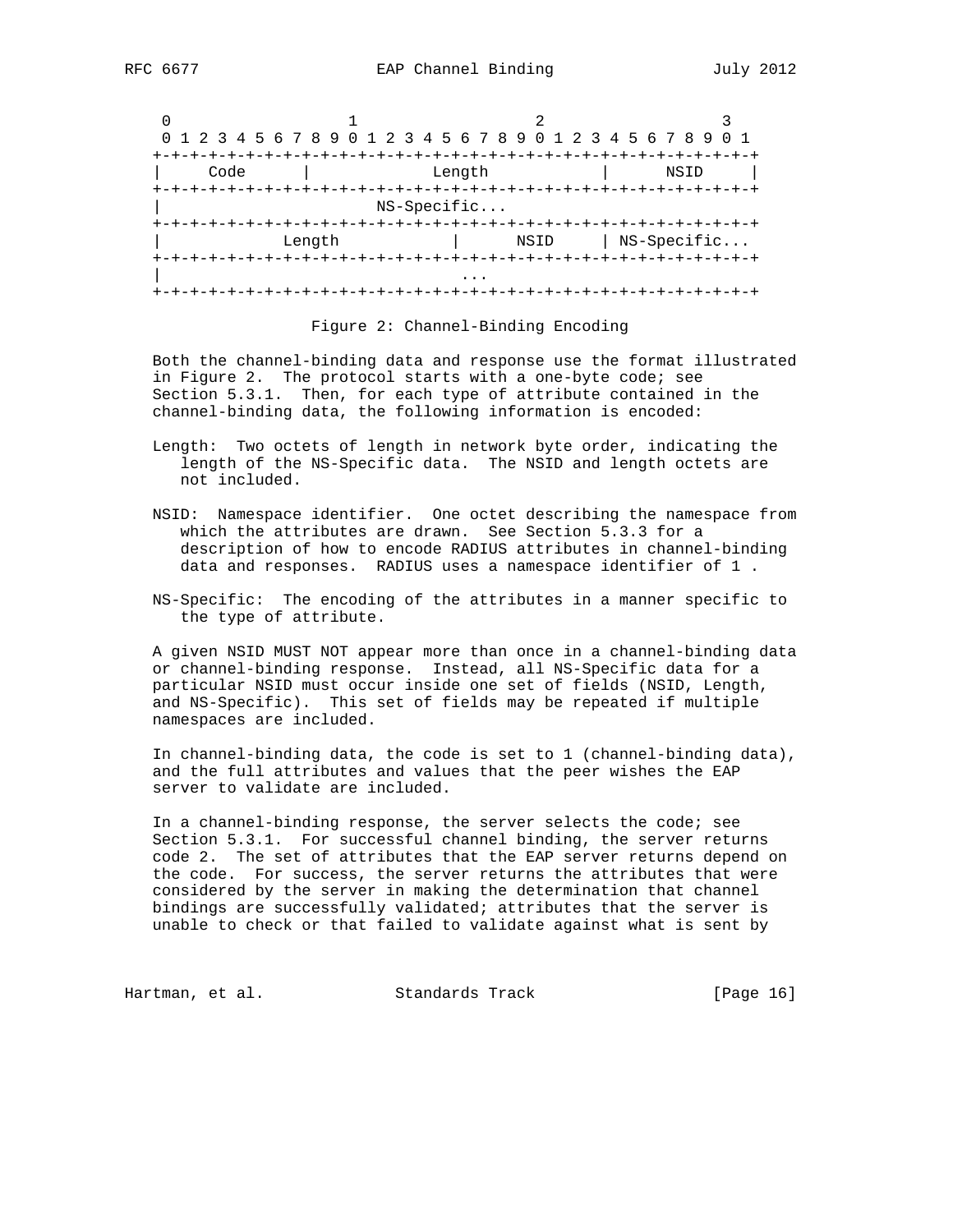the peer MUST NOT be returned in a success response. Generally, servers will not return a success response if any attributes were checked and failed to validate those specified by the peer. Special circumstances such as a new attribute being phased in at a server MAY require servers to return success when such an attribute fails to validate. The server returns the value supplied by the peer when returning an attribute in channel-binding responses.

 For channel-binding failure (code 3), the server SHOULD include any attributes that were successfully validated. This code means that server policy indicates that the attributes sent by the client do not accurately describe the authenticator. Servers MAY include no attributes in this response; for example, if the server checks the attributes supplied by the peer and they fail to be consistent, it may send a response without attributes.

 Peers MUST treat unknown codes as channel-binding failure. Peers MUST ignore differences between attribute values sent in the channel binding data and those sent in the response. Peers and servers MUST ignore any attributes contained in a field with an unknown NSID. Peers MUST ignore any attributes in a response not present in the channel-binding data.

## 5.3.1. Channel-Binding Codes

| Code   Meaning                                                                                             |
|------------------------------------------------------------------------------------------------------------|
| Channel-binding data from client<br>Channel-binding response: success<br>Channel-binding response: failure |

## 5.3.2. Namespace Identifiers

| ID | Namespace                              | Reference       |
|----|----------------------------------------|-----------------|
|    | RADIUS<br>255 Reserved for Private Use | Section $5.3.3$ |

Hartman, et al. Standards Track [Page 17]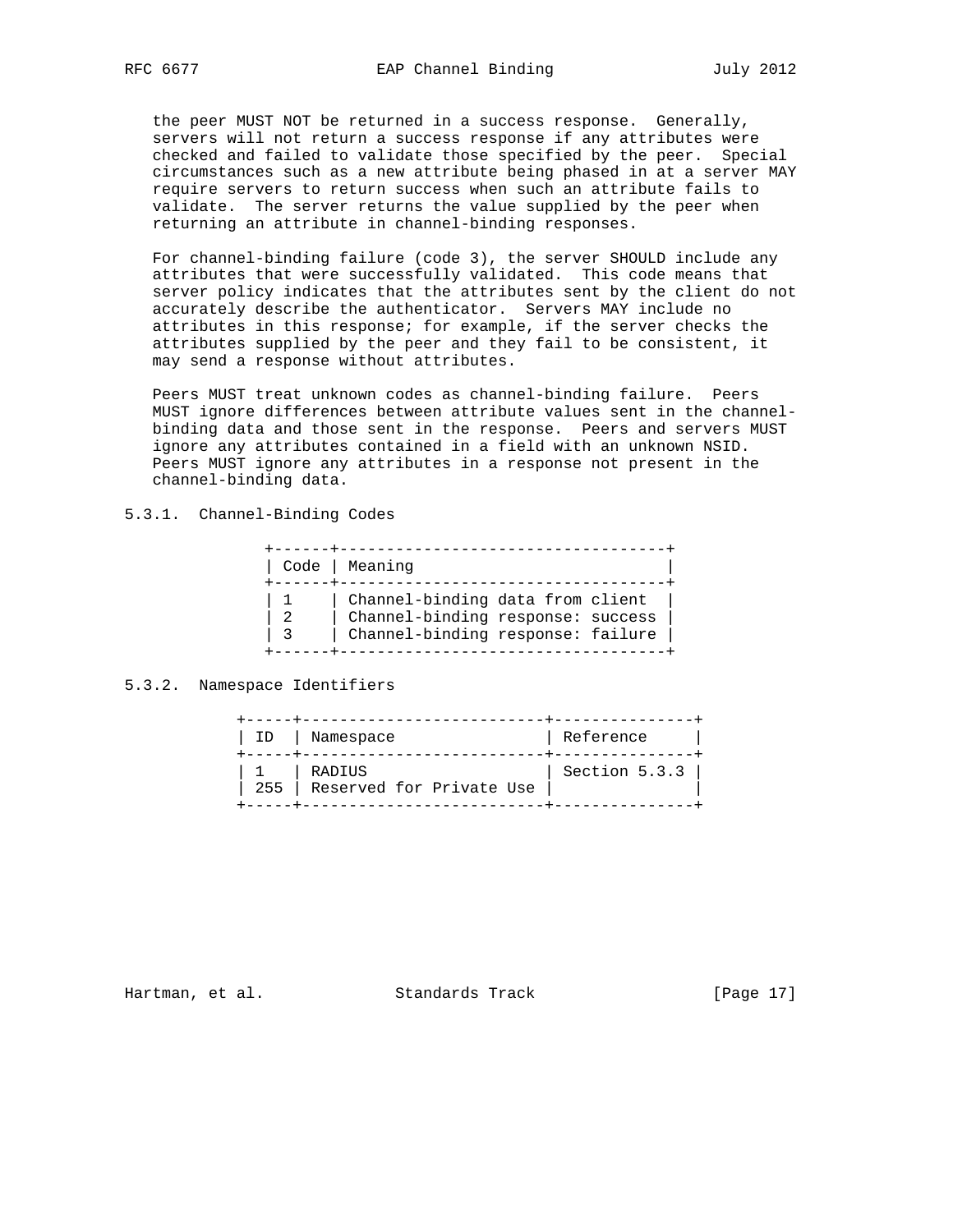#### 5.3.3. RADIUS Namespace

 RADIUS attribute-value pairs (AVPs) are encoded with a one-octet attribute type followed by a one-octet length followed by the value of the RADIUS attribute being encoded. The length includes the type and length octets; the minimum legal length is 3. Attributes are concatenated to form the namespace-specific portion of the packet.

 $0$  and  $1$  2 0 1 2 3 4 5 6 7 8 9 0 1 2 3 4 5 6 7 8 9 0 +-+-+-+-+-+-+-+-+-+-+-+-+-+-+-+-+-+-+-+-+-+- Type | Length | Value ... +-+-+-+-+-+-+-+-+-+-+-+-+-+-+-+-+-+-+-+-+-+-

Figure 3: RADIUS AVP Encoding

 The full value of an attribute is included in the channel-binding data and response.

6. System Requirements

 This section defines requirements on components used to implement the channel-bindings protocol.

 The channel-binding protocol defined in this document must be transported after keying material has been derived between the EAP peer and server, and before the peer would suffer adverse affects from joining an adversarial network. This document describes a protocol for performing channel binding within EAP methods. As discussed in Section 4.2, an alternative approach for meeting this requirement is to perform channel bindings during the secure association protocol of the lower layer.

6.1. General Transport Protocol Requirements

 The transport protocol for carrying channel-binding information MUST support end-to-end (i.e., between the EAP peer and server) message integrity protection to prevent the adversarial NAS or AAA device from manipulating the transported data. The transport protocol SHOULD provide confidentiality. The motivation for this is that the channel bindings could contain private information, including peer identities, which SHOULD be protected. If confidentiality cannot be provided, private information MUST NOT be sent as part of the channel-binding information.

 Any transport needs to be careful not to exceed the MTU for its lower-layer medium. In particular, if channel-binding information is exchanged within protected EAP method channels, these methods may or

Hartman, et al. Standards Track [Page 18]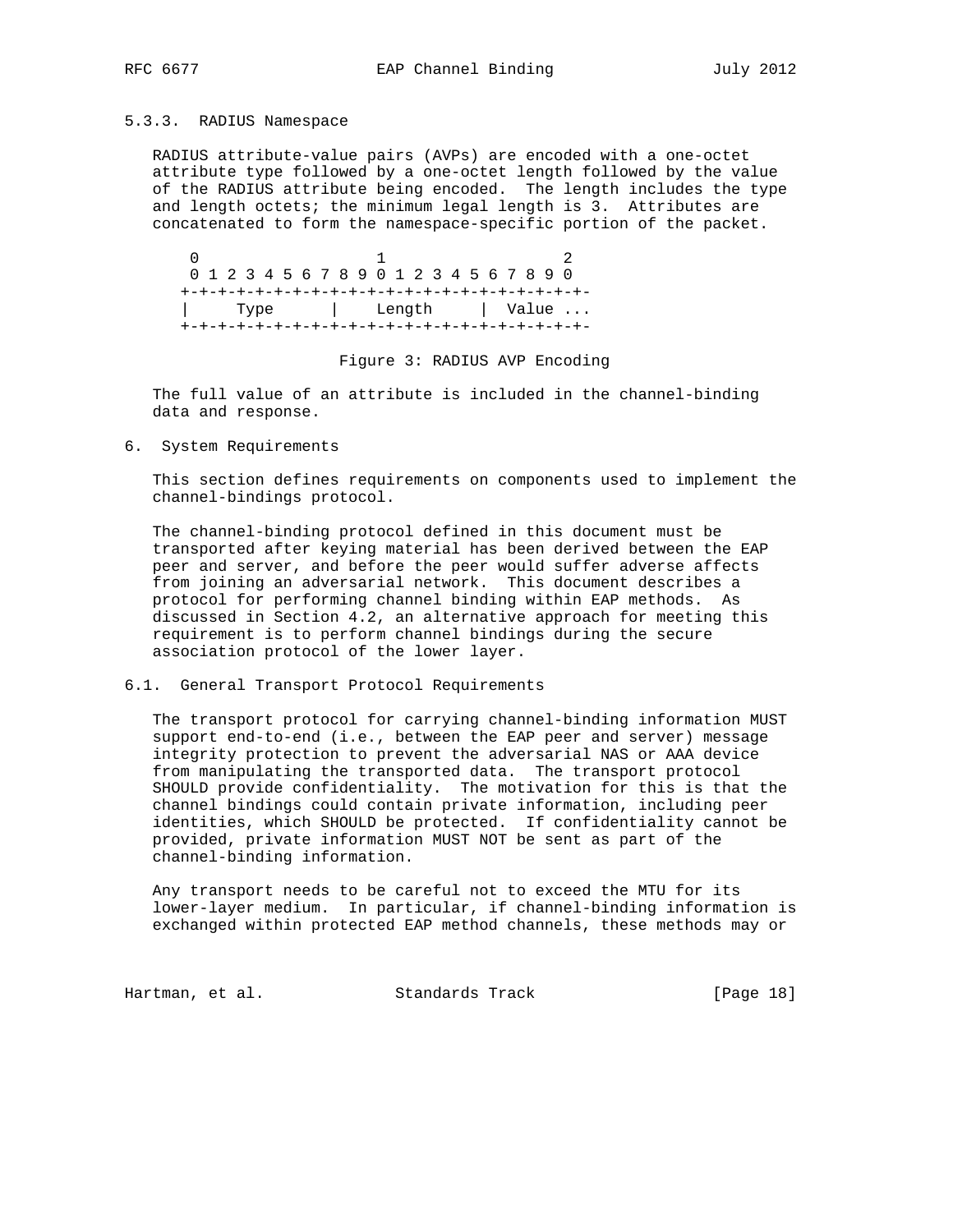may not support fragmentation. In order to work with all methods, the channel-binding messages must fit within the available payload. For example, if the EAP MTU is 1020 octets, and EAP - Generalized Pre-Shared Key (EAP-GPSK) is used as the authentication method, and maximal-length identities are used, a maximum of 384 octets is available for conveying channel-binding information. Other methods, such as EAP Tunneled Transport Layer Security (EAP-TTLS), support fragmentation and could carry significantly longer payloads.

### 6.2. EAP Method Requirements

 When transporting data directly within an EAP method, the method MUST be able to carry integrity-protected data from the EAP peer to server and from EAP server to peer. EAP methods MUST exchange channel binding data with the AAA subsystem hosting the EAP server. EAP methods MUST be able to import channel-binding data from the lower layer on the EAP peer.

7. Channel-Binding TLV

 This section defines some channel-binding TLVs. While message i1 is not limited to AAA attributes, for the sake of tangible attributes that are already in place, this section discusses AAA AVPs that are appropriate for carrying channel bindings (i.e., data from i1 in Section 5).

 For any lower-layer protocol, network information of interest to the peer and server can be encapsulated in AVPs or other defined payload containers. The appropriate AVPs depend on the lower-layer protocol as well as on the network type (i.e., enterprise network or service provider network) and its application.

#### 7.1. Requirements for Lower-Layer Bindings

 Lower-layer protocols MUST support EAP in order to support EAP channel bindings. These lower layers MUST support EAP methods that derive keying material, as otherwise no integrity-protected channel would be available to execute the channel-bindings protocol. Lower layer protocols need not support traffic encryption, since this is independent of the authentication phase.

 The data conveyed within the AVP type MUST NOT conflict with the externally defined usage of the AVP. Additional TLV types MAY be defined for values that are not communicated within AAA attributes.

 In general, lower layers will need to specify what information should be included in i1. Existing lower layers will probably require new documents to specify this information. Lower-layer specifications

Hartman, et al. Standards Track [Page 19]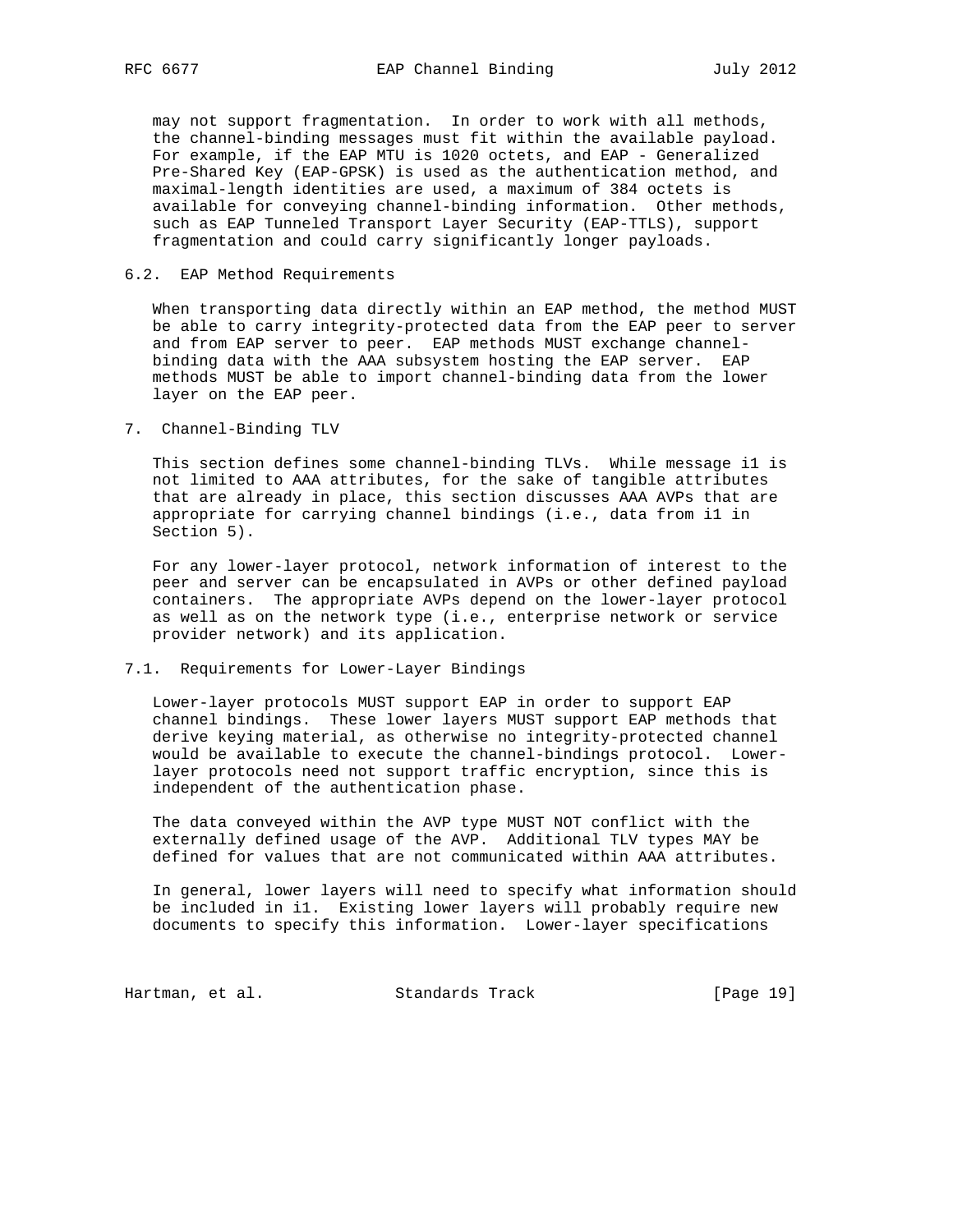need to include sufficient information in i1 to uniquely identify which lower layer is involved. The preferred way to do this is to include the EAP-Lower-Layer attribute defined in the next section. This MUST be included in i1 unless an attribute specific to a particular lower layer is included in i1.

### 7.2. EAP Lower-Layer Attribute

 A new RADIUS attribute is defined to carry information on which EAP lower layer is used for this EAP authentication. This attribute provides information relating to the lower layer over which EAP is transported. This attribute MAY be sent by the NAS to the RADIUS server in an Access-Request or an Accounting-Request packet. A summary of the EAP-Lower-Layer attribute format is shown below. The fields are transmitted from left to right.

0  $1$  2 3 0 1 2 3 4 5 6 7 8 9 0 1 2 3 4 5 6 7 8 9 0 1 2 3 4 5 6 7 8 9 0 1 +-+-+-+-+-+-+-+-+-+-+-+-+-+-+-+-+-+-+-+-+-+-+-+-+-+-+-+-+-+-+-+-+ | Type | Length | Value +-+-+-+-+-+-+-+-+-+-+-+-+-+-+-+-+-+-+-+-+-+-+-+-+-+-+-+-+-+-+-+-+ Value (cont.) +-+-+-+-+-+-+-+-+-+-+-+-+-+-+-+-+

 The code is 163, the length is 6, and the value is a 32-bit unsigned integer in network byte order. The value specifies the EAP lower layer in use. Values are taken from the IANA registry established in Section 11.1.

## 8. AAA-Layer Bindings

 This section discusses which AAA attributes in a AAA Access-Request message can and should be validated by a EAP server (i.e., data from i2 in Section 5). As noted before, this data can be manipulated by AAA proxies either to enable functionality (e.g., removing realm information after messages have been proxied) or to act maliciously (e.g., in the case of a lying provider). As such, this data cannot always be easily validated. However, as thorough of a validation as possible should be conducted in an effort to detect possible attacks.

 NAS-IP-Address: This value is typically the IP address of the authenticator; however, in a proxied connection, it likely will not match the source IP address of an Access-Request. A consistency check MAY verify the subnet of the IP address was correct based on the last-hop proxy.

Hartman, et al. Standards Track [Page 20]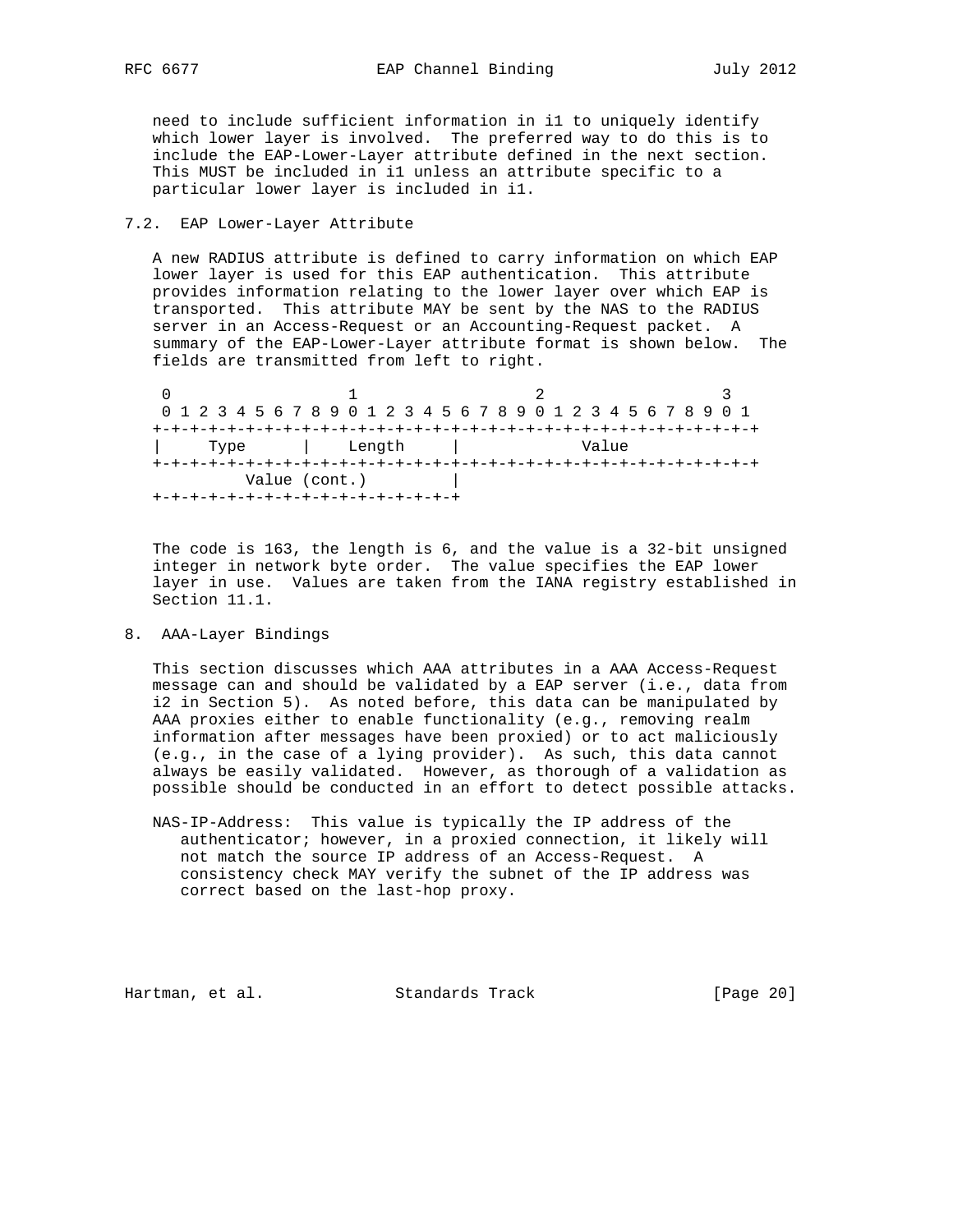- NAS-IPv6-Address: This value is typically the IPv6 address of the authenticator; however, in a proxied connection, it likely will not match the source IPv6 address of an Access-Request. A consistency check MAY verify the subnet of the IPv6 address was correct based on the last-hop proxy.
- NAS-Identifier: This is an identifier populated by the NAS to identify the NAS to the AAA server; it SHOULD be validated against the local database.
- NAS-Port-Type: This specifies the underlying link technology. It SHOULD be validated against the value received from the peer in the information exchange and against a database of authorized link-layer technologies.
- 9. Security Considerations

 This section discusses security considerations surrounding the use of EAP channel bindings.

9.1. Trust Model

 In the considered trust model, EAP peer and authentication server are honest, while the authenticator is maliciously sending false information to peer and/or server. In the model, the peer and server trust each other, which is not an unreasonable assumption, considering they already have a trust relationship. The following are the trust relationships:

- o The server trusts that the channel-binding information received from the peer is the information that the peer received from the authenticator.
- o The peer trusts the channel-binding result received from the server.
- o The server trusts the information contained within its local database.

 In order to establish the first two trust relationships during an EAP execution, an EAP method MUST provide the following:

- o mutual authentication between peer and server
- o derivation of keying material including a key for integrity protection of channel-binding messages known to the peer and EAP server but not the authenticator

Hartman, et al. Standards Track [Page 21]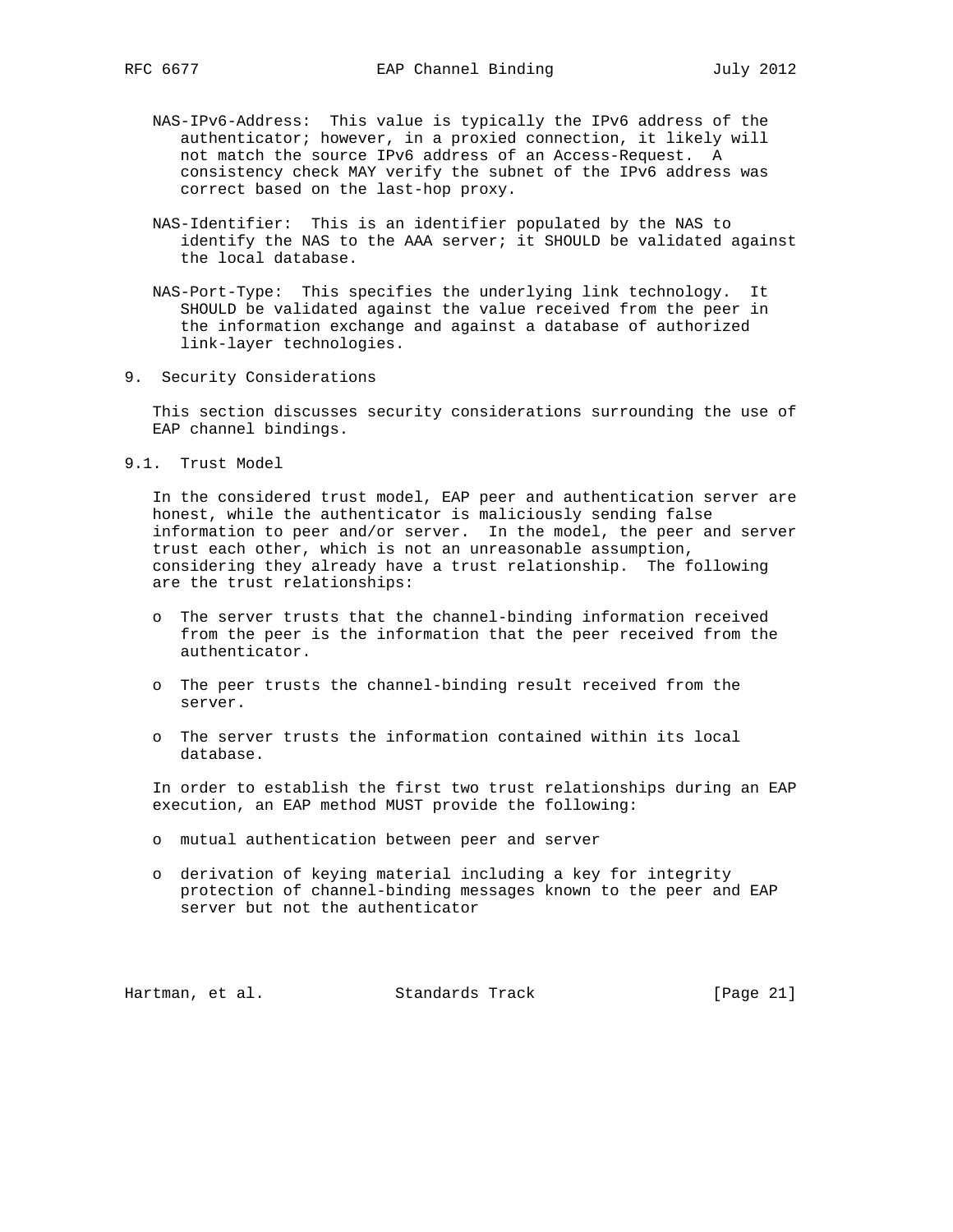- o transmission of the channel-binding request from peer to server over an integrity-protected channel
- o transmission of the channel-binding result from server to peer over an integrity-protected channel

 This trust model is a significant departure from the standard EAP model. In many EAP deployments today, attacks where one authenticator can impersonate another are not a significant concern because all authenticators provide the same service. A authenticator does not gain significant advantage by impersonating another authenticator. The use of EAP in situations where different authenticators provide different services may give an attacker who can impersonate a authenticator greater advantage. The system as a whole needs to be analyzed to evaluate cases where one authenticator may impersonate another and to evaluate the impact of this impersonation.

 One attractive implementation strategy for channel binding is to add channel-binding support to a tunnel method that can tunnel an inner EAP authentication. This way, channel binding can be achieved with any method that can act as an inner method even if that inner method does not have native channel-binding support. The requirement for mutual authentication and key derivation is at the layer of EAP that actually performs the channel binding. Tunnel methods sometimes use cryptographic binding, a process where a peer proves that the peer for the outer method is the same as the peer for an inner method to tie authentication at one layer together with an inner layer. Cryptographic binding does not always provide mutual authentication; its definition does not require the server to prove that the inner server and outer server are the same. Even when cryptographic binding does attempt to confirm that the inner and outer server are the same, the Master Session Key (MSK) from the inner method is typically used to protect the binding. An attacker such as an authenticator that wishes to subvert channel binding could establish an outer tunnel terminating at the authenticator. If the outer method tunnel terminates on the authenticator, the MSK is disclosed to the authenticator, which can typically attack cryptographic binding. If the authenticator controls cryptographic binding, then it typically controls the channel-binding parameters and results. If the channel-binding process is used to differentiate one authenticator from another, then the authenticator can claim to support services that it was not authorized to. This attack was not in scope for existing threat models for cryptographic binding because differentiated authenticators was not a consideration. Thus, existing cryptographic binding does not typically provide mutual authentication of the inner-method server required for channel binding. Other methods besides cryptographic binding are available

Hartman, et al. Standards Track [Page 22]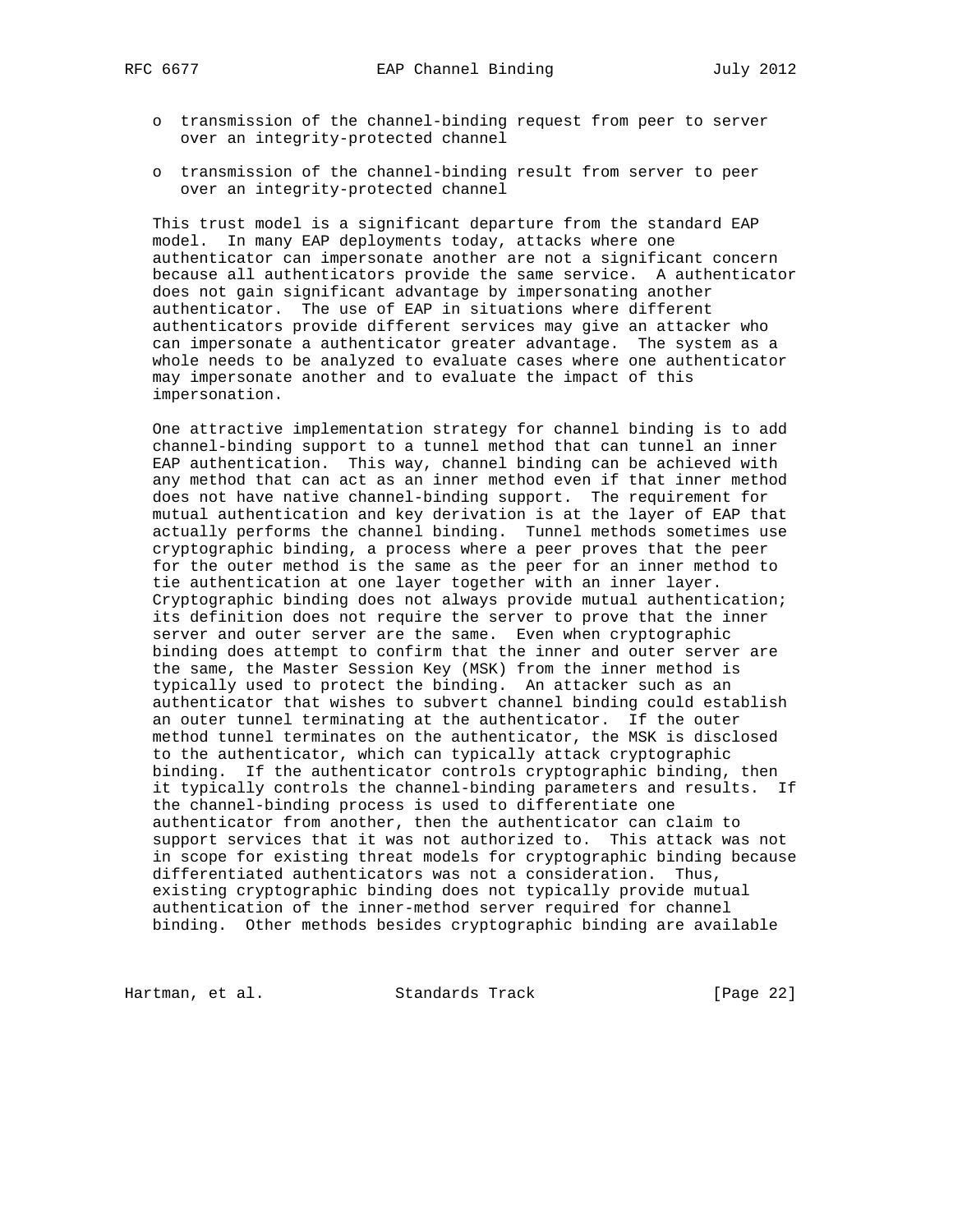to provide mutual authentication required by channel binding. As an example, if server certificates are validated and names checked, mutual authentication can be provided directly by the tunnel.

9.2. Consequences of Trust Violation

 If any of the trust relationships listed in Section 9.1 are violated, channel binding cannot be provided. In other words, if mutual authentication with key establishment as part of the EAP method as well as protected database access are not provided, then achieving channel binding is not feasible.

 Dishonest peers can only manipulate the first message i1 of the channel-binding protocol. In this scenario, a peer sends i1' to the server. If i1' is invalid, the channel-binding validation will fail. On the other hand, if i1' passes the validation, either the original i1 was wrong and i1' corrected the problem, or both i1 and i1' constitute valid information. A peer could potentially gain an advantage in auditing or charging if both are valid and information from i1' is used for auditing or charging. Such peers can be detected by including the information in i2 and checking i1 against  $i2.$ 

 If information from i1 does not validate, an EAP server cannot generally determine whether the authenticator advertised incorrect information or whether the peer is dishonest. This should be considered before using channel-binding validation failures to determine the reputation either of the peer or authenticator.

 Dishonest servers can send EAP-Failure messages and abort the EAP authentication even if the received i1 is valid. However, servers can always abort any EAP session, independent of whether or not channel binding is offered. On the other hand, dishonest servers can claim a successful validation even if i1 contains invalid information. This can be seen as collaboration of authenticator and server. Channel binding can neither prevent nor detect such attacks. In general, such attacks cannot be prevented by cryptographic means and should be addressed using policies that make servers liable for their provided information and services.

 Additional network entities (such as proxies) might be on the communication path between peer and server and may attempt to manipulate the channel-binding protocol. If these entities do not possess the keying material used for integrity protection of the channel-binding messages, the same threat analysis applies as for the dishonest authenticators. Hence, such entities cannot manipulate a single channel-binding message or the outcome. On the other hand, entities with access to the keying material must be treated like a

Hartman, et al. Standards Track [Page 23]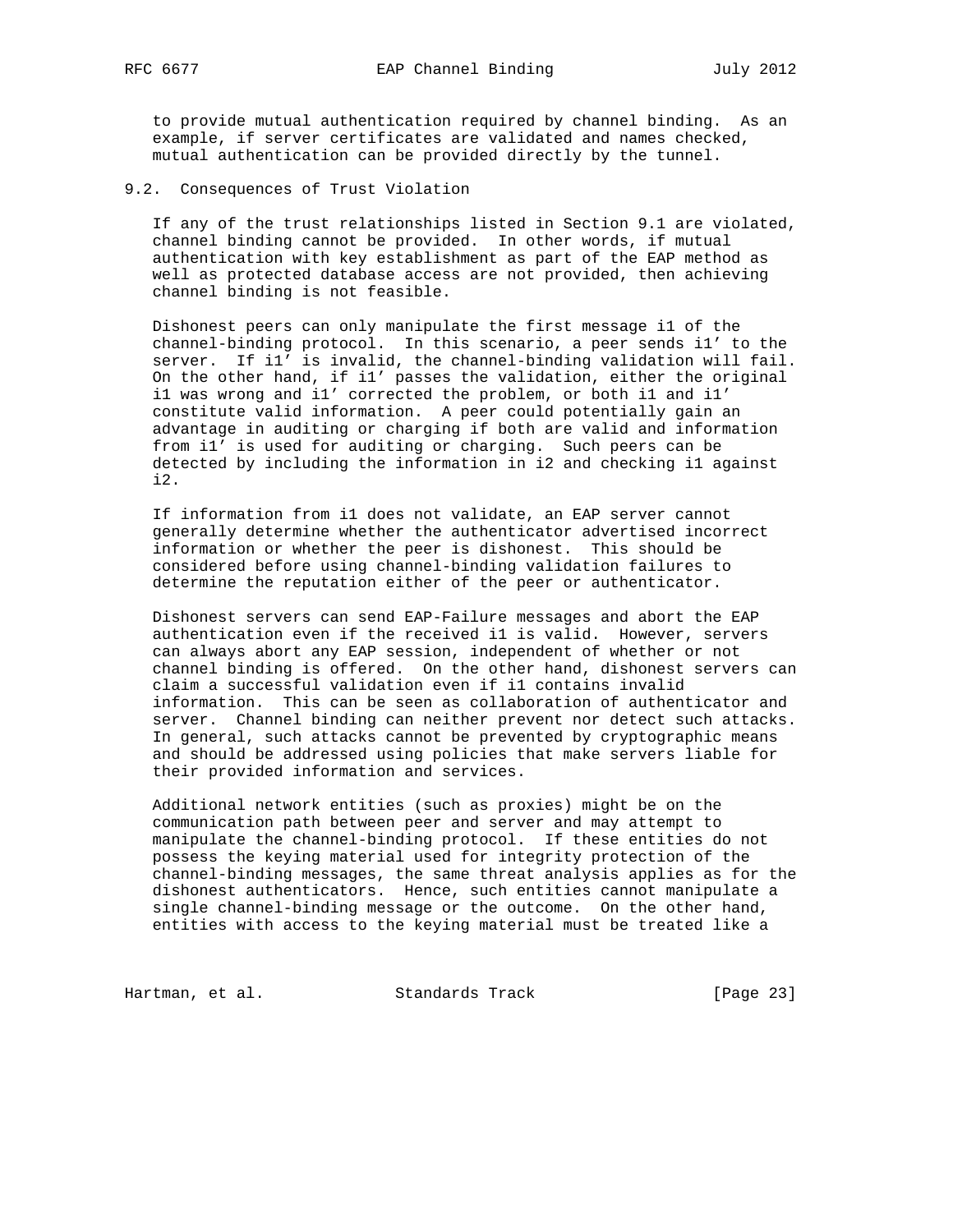server in a threat analysis. Hence, such entities are able to manipulate the channel-binding protocol without being detected. However, the required knowledge of keying material is unlikely since channel binding is executed before the EAP method is completed, and thus before keying material is typically transported to other entities.

### 9.3. Bid-Down Attacks

 EAP methods that add channel binding will typically negotiate its use. Even for entirely new EAP methods designed with channel binding from the first version, some deployments may not use it. It is desirable to protect against attacks on the negotiation of channel bindings. An attacker including the NAS SHOULD NOT be able to prevent a peer and server who support channel bindings from using them.

 Unfortunately, existing EAP methods may make it difficult or impossible to protect against attacks on negotiation. For example, many EAP state machines will accept a success message at any point after key derivation to terminate authentication. EAP success messages are not integrity protected; an attacker who could insert a message can generate one. The NAS is always in a position to generate a success message. Common EAP servers take advantage of state machines accepting success messages even in cases where an EAP method might support a protected indication of success. It may be challenging to define channel-binding support for existing EAP methods in a manner that permits peers to distinguish an old EAP server that sends a success indication and does not support channel binding from an attacker injecting a success indication.

### 9.4. Privacy Violations

 While the channel-binding information exchanged between EAP peer and EAP server (i.e., i1 and the result message) must always be integrity protected, it may not be encrypted. In the case that these messages contain identifiers of peer and/or network entities, the privacy property of the executed EAP method may be violated. Hence, in order to maintain the privacy of an EAP method, the exchanged channel binding information must be encrypted. If encryption is not available, private information is not sent as part of the channel binding information, as described in Section 6.1.

 Privacy implications of attributes selected for channel binding need to be considered. Consider channel binding the username attribute. A peer sends a privacy protecting anonymous identifier in its EAP identity message, but sends the full username in the protected i1 message. However, the authenticator would like to learn the full

Hartman, et al. Standards Track [Page 24]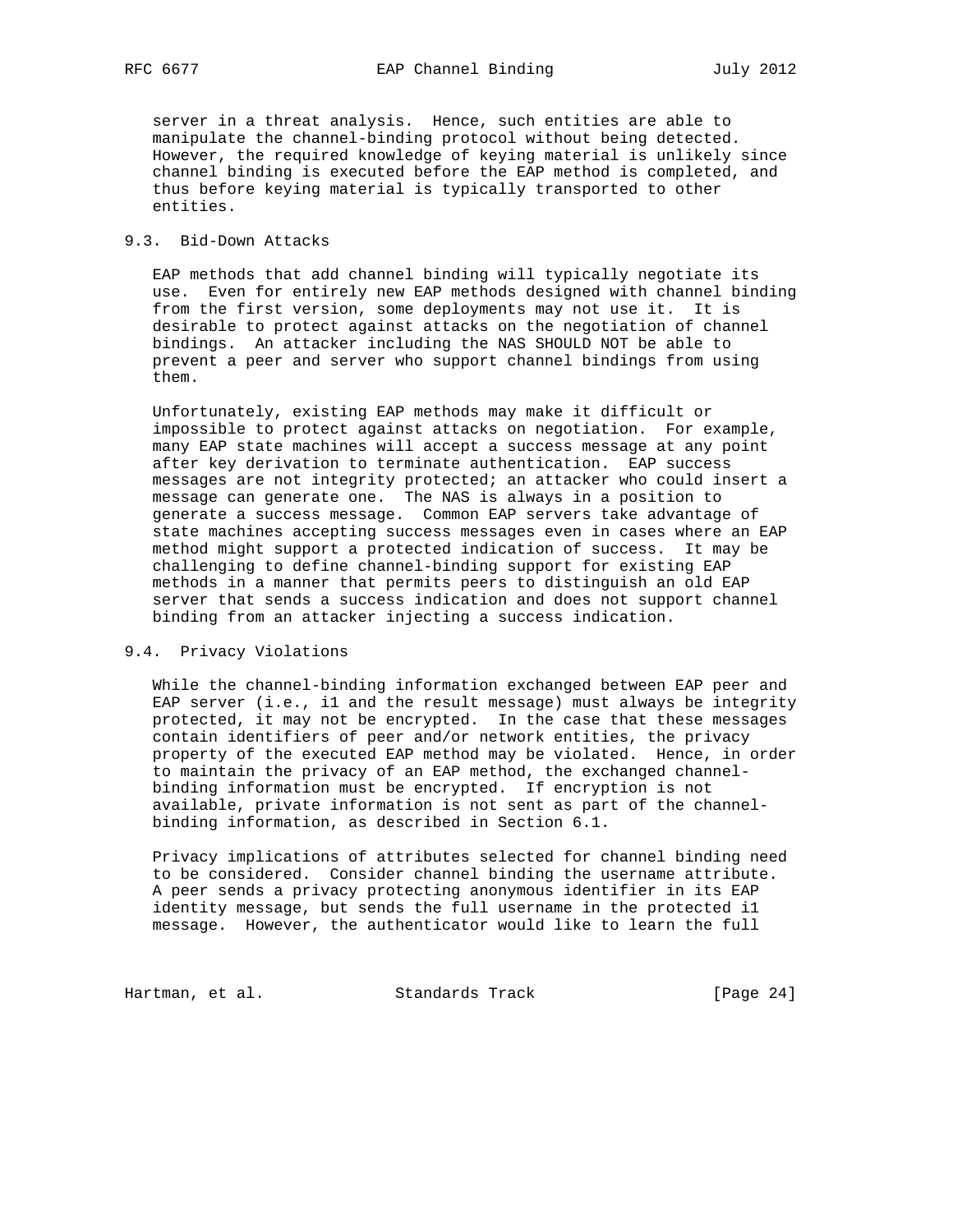username. It makes a guess and sends that in i2 rather than the anonymous identifier. If the EAP server validates this attribute and fails when the username from the peer mismatches i2, then the EAP server confirms the authenticator's guess. Similar privacy exposures may result whenever one party is in a position to guess channel binding information provided by another party.

### 10. Operations and Management Considerations

 As with any extension to existing protocols, there will be an impact on existing systems. Typically, the goal is to develop an extension that minimizes the impact on both development and deployment of the new system, subject to the system requirements. This section discusses the impact on existing devices that currently utilize EAP, assuming the channel-binding information is transported within the EAP method execution.

 The EAP peer will need an API between the EAP lower layer and the EAP method that exposes the necessary information from the NAS to be validated to the EAP peer, which can then feed that information into the EAP methods for transport. For example, an IEEE 802.11 system would need to make available the various information elements that require validation to the EAP peer, which would properly format them and pass them to the EAP method. Additionally, the EAP peer will require updated EAP methods that support transporting channel-binding information. While most method documents are written modularly to allow incorporating arbitrary protected information, implementations of those methods would need to be revised to support these extensions. Driver updates are also required so methods can access the required information.

No changes to the pass-through authenticator would be required.

 The EAP server would need an API between the database storing NAS information and the individual EAP server. The database may already exist on the AAA server, in which case the EAP server passes the parameters to the AAA server for validation. The EAP methods need to be able to export received channel-binding information to the EAP server so it can be validated.

11. IANA Considerations

 A new top-level registry has been created for "Extensible Authentication Protocol (EAP) Channel Binding Parameters". This registry consists of several sub-registries.

Hartman, et al. Standards Track [Page 25]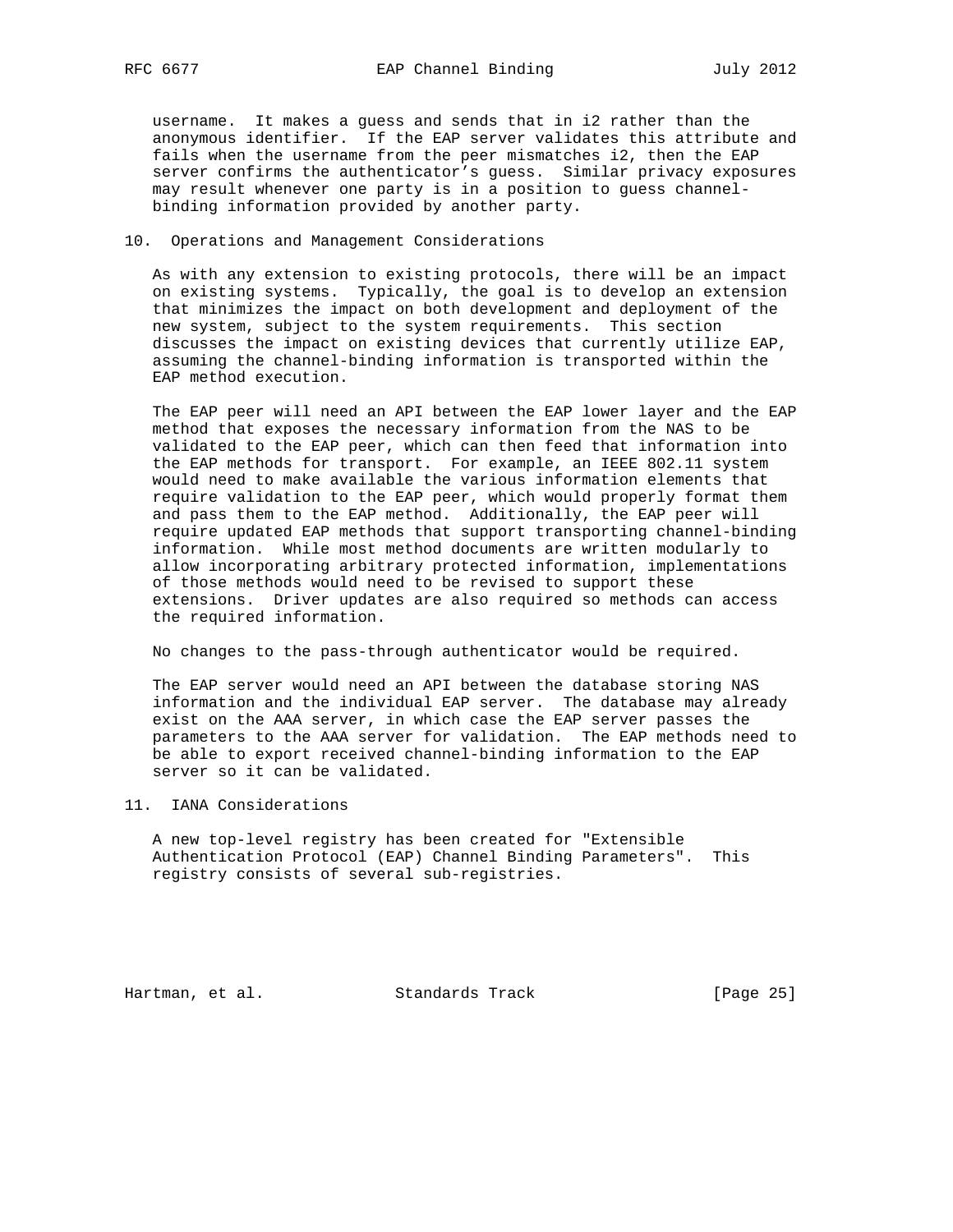The "EAP Channel-Binding Codes" sub-registry defines values for the code field in the channel-binding data and channel-binding response packet. See the table in Section 5.3.1 for initial registrations. This registry requires Standards Action [RFC5226] for new registrations. Early allocation [RFC4020] is allowed. An additional reference column has been added to the table for the registry, pointing all codes in the initial registration to this specification. Valid values in this sub-registry range from 0-255; 0 is reserved.

 The "EAP Channel-Binding Namespaces" sub-registry contains registrations for the NSID field in the channel-binding data and channel-binding response. Initial registrations are found in the table in Section 5.3.2. Registrations in this registry require IETF Review. Valid values range from 0-255; 0 is reserved. As with the "EAP Channel-Binding Codes" sub-registry, a reference column has been included to point to this document for initial registrations.

11.1. EAP Lower Layers Registry

 A new sub-registry in the EAP Numbers registry at http://www.iana.org/assignments/eap-numbers has been created for EAP Lower Layers. Registration requires Expert Review [RFC5226]; the primary role of the expert is to prevent multiple registrations for the same lower layer.

 The following table gives the initial registrations for this registry.

| Value                 | Lower Layer                                                                                                                                                                                                                              |
|-----------------------|------------------------------------------------------------------------------------------------------------------------------------------------------------------------------------------------------------------------------------------|
| 4<br>5<br>6<br>8<br>9 | Wired IEEE 802.1X<br>IEEE 802.11 (no-pre-auth)<br>IEEE 802.11 (pre-authentication)<br>IEEE 802.16e<br>TKEV <sub>2</sub><br>PPP<br>PANA (no pre-authentication) [RFC5191]<br>GSS-API [GSS-API-EAP]<br>PANA (pre-authentication) [RFC5873] |

11.2. RADIUS Registration

 A new RADIUS attribute is registered with the name EAP-Lower-Layer; 163. The RADIUS attributes are in the registry at http://www.iana.org/assignments/radius-types.

Hartman, et al. Standards Track [Page 26]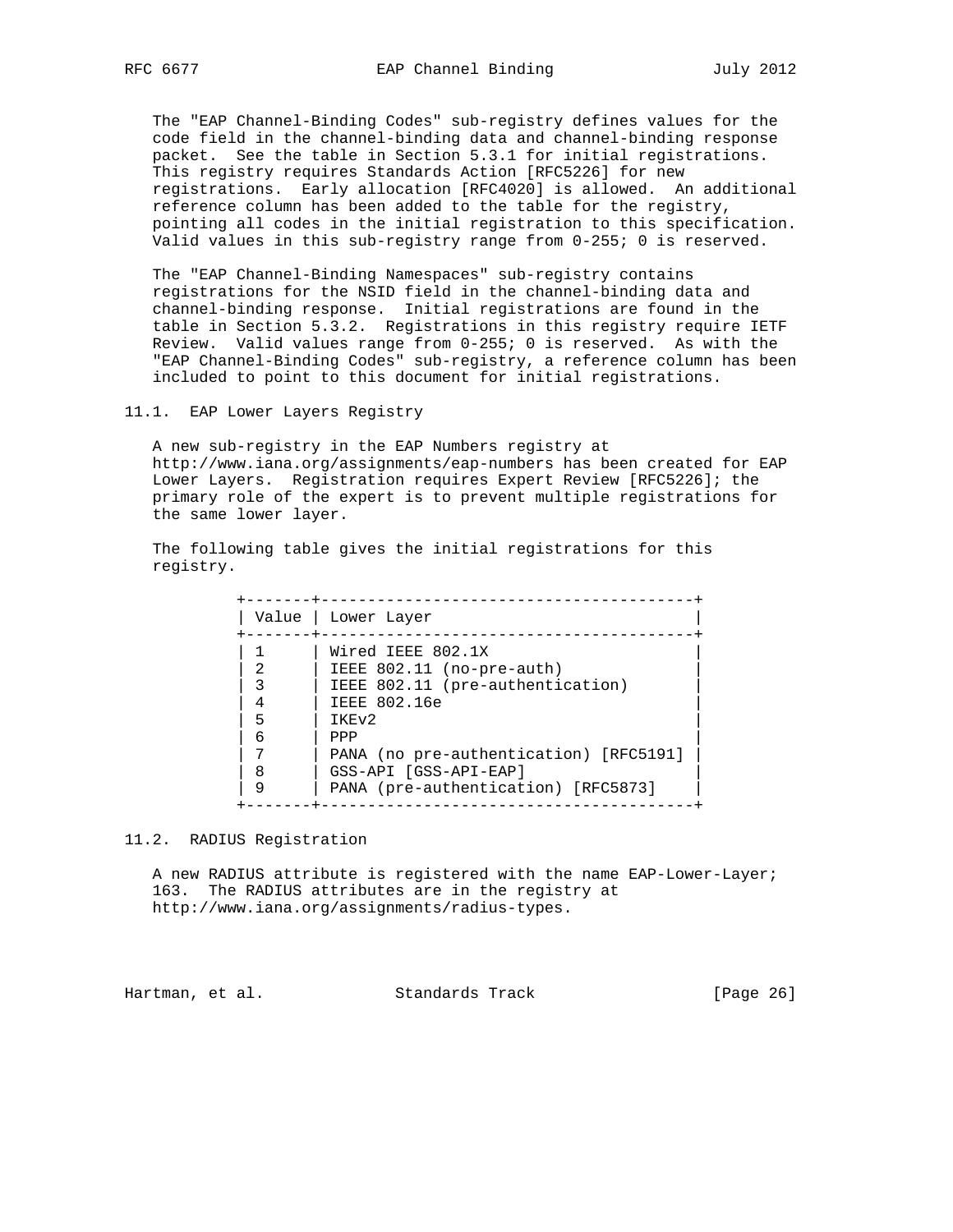12. Acknowledgments

 The authors and editor would like to thank Bernard Aboba, Glen Zorn, Joe Salowey, Stephen Hanna, and Klaas Wierenga for their valuable inputs that helped to improve and shape this document over the time.

Sam Hartman's work on this specification is funded by JANET(UK).

 The EAP-Lower-Layer attribute was taken from "RADIUS Attributes for IEEE 802 Networks" [RADIUS-WLAN].

- 13. References
- 13.1. Normative References
	- [RFC2119] Bradner, S., "Key words for use in RFCs to Indicate Requirement Levels", BCP 14, RFC 2119, March 1997.
	- [RFC3748] Aboba, B., Blunk, L., Vollbrecht, J., Carlson, J., and H. Levkowetz, "Extensible Authentication Protocol (EAP)", RFC 3748, June 2004.
	- [RFC4020] Kompella, K. and A. Zinin, "Early IANA Allocation of Standards Track Code Points", BCP 100, RFC 4020, February 2005.
	- [RFC5226] Narten, T. and H. Alvestrand, "Guidelines for Writing an IANA Considerations Section in RFCs", BCP 26, RFC 5226, May 2008.

13.2. Informative References

- [AAA-PAY] Clancy, T., Lior, A., Ed., Zorn, G., and K. Hoeper, "EAP Method Support for Transporting AAA Payloads", Work in Progress, May 2010.
- [GSS-API-EAP] Hartman, S., Ed. and J. Howlett, "A GSS-API Mechanism for the Extensible Authentication Protocol", Work in Progress, June 2012.
- [HC07] Hoeper, K. and L. Chen, "Where EAP Security Claims Fail", Institute for Computer Sciences, Social Informatics and Telecommunications Engineering (ICST), The Fourth International Conference on Heterogeneous Networking for Quality, Reliability, Security and Robustness (QShine 2007), August 2007.

Hartman, et al. Standards Track [Page 27]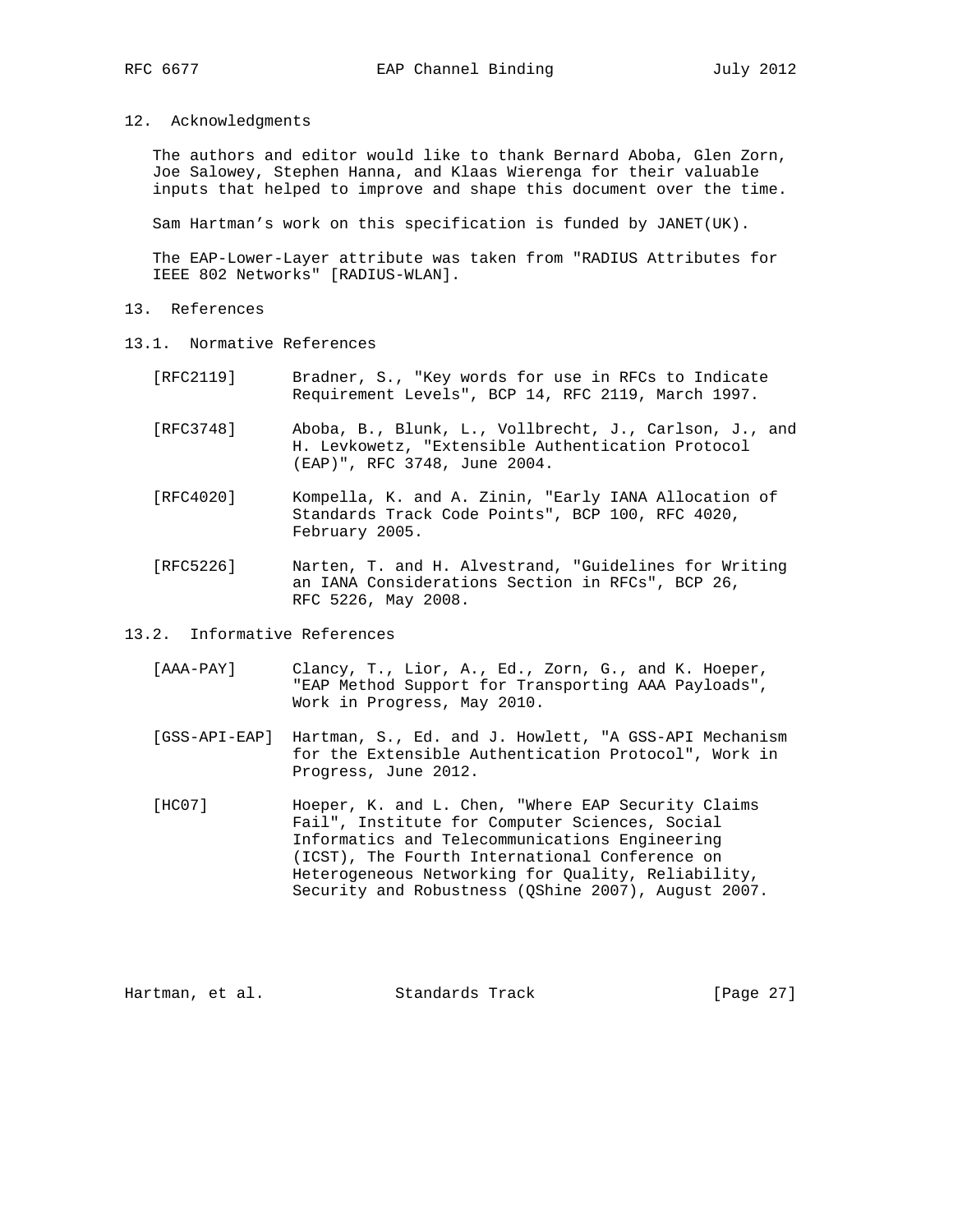- [RADIUS-WLAN] Aboba, B., Malinen, J., Congdon, P., and J. Salowey, "RADIUS Attributes for IEEE 802 Networks", Work in Progress, October 2011.
- [RFC4017] Stanley, D., Walker, J., and B. Aboba, "Extensible Authentication Protocol (EAP) Method Requirements for Wireless LANs", RFC 4017, March 2005.
- [RFC5056] Williams, N., "On the Use of Channel Bindings to Secure Channels", RFC 5056, November 2007.
- [RFC5191] Forsberg, D., Ohba, Y., Patil, B., Tschofenig, H., and A. Yegin, "Protocol for Carrying Authentication for Network Access (PANA)", RFC 5191, May 2008.
- [RFC5296] Narayanan, V. and L. Dondeti, "EAP Extensions for EAP Re-authentication Protocol (ERP)", RFC 5296, August 2008.
- [RFC5873] Ohba, Y. and A. Yegin, "Pre-Authentication Support for the Protocol for Carrying Authentication for Network Access (PANA)", RFC 5873, May 2010.

Hartman, et al. Standards Track [Page 28]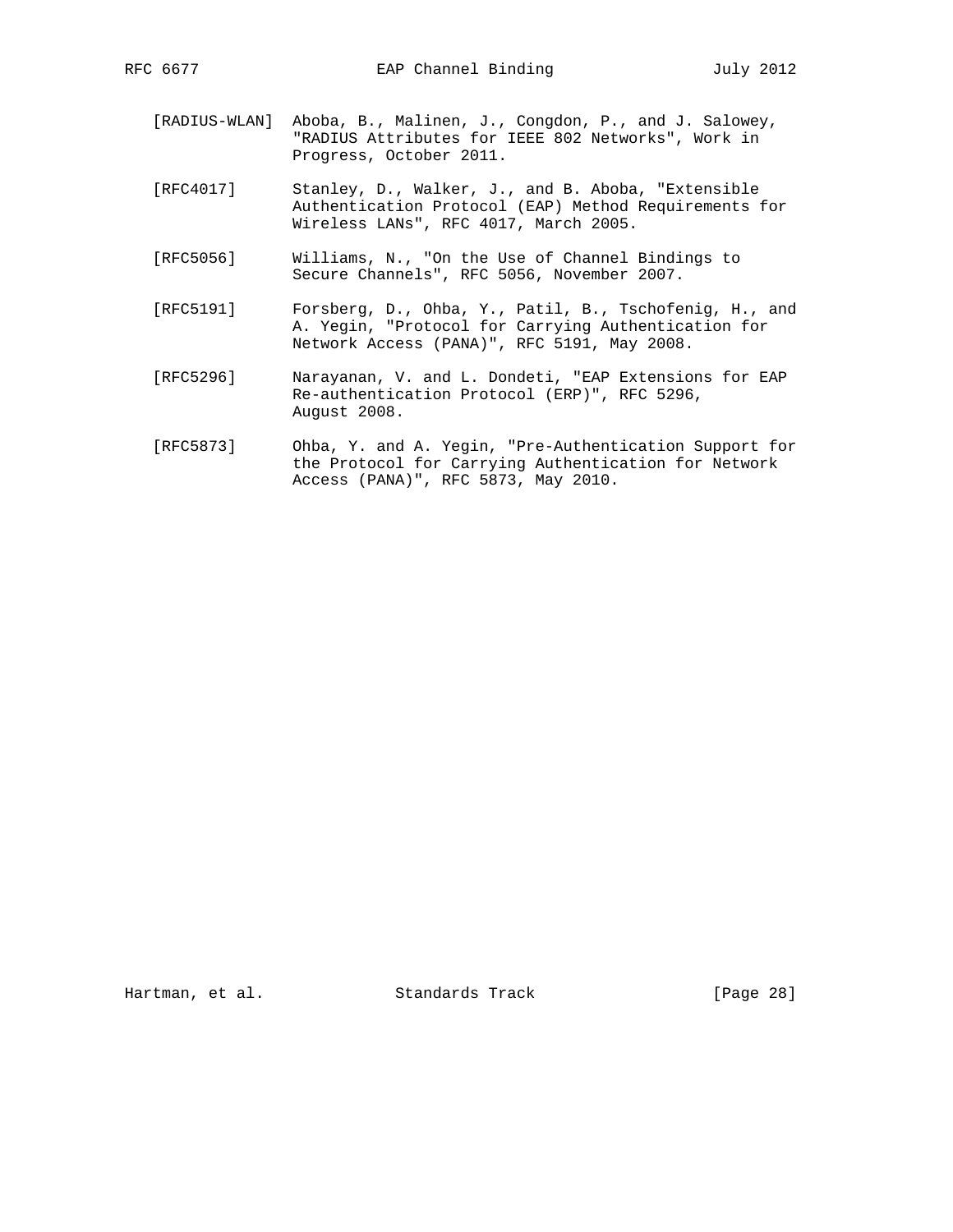## Appendix A. Attacks Prevented by Channel Bindings

 In the following appendix, it is demonstrated how the presented channel bindings can prevent attacks by malicious authenticators (representing the "lying NAS" problem) as well as malicious visited networks (representing the "lying provider" problem). This document only provides part of the solution necessary to realize a defense against these attacks. In addition, lower-layer protocols need to describe what attributes should be included in channel-binding requests. EAP methods need to be updated in order to describe how the channel-binding request and response are carried. In addition, deployments may need to decide what information is populated in the local database. The following sections describe types of attacks that can be prevented by this framework with appropriate lower-layer attributes carried in channel bindings, EAP methods with channel binding support, and appropriate local database information at the EAP server.

### A.1. Enterprise Subnetwork Masquerading

 As outlined in Section 3, an enterprise network may have multiple VLANs providing different levels of security. In an attack, a malicious NAS connecting to a guest network with lesser security protection could broadcast the SSID of a subnetwork with higher protection. This could lead peers to believe that they are accessing the network over secure connections and, e.g., transmit confidential information that they normally would not send over a weakly protected connection. This attack works under the conditions that peers use the same set of credentials to authenticate to the different kinds of VLANs and that the VLANs support at least one common EAP method. If these conditions are not met, the EAP server would not authorize the peers to connect to the guest network, because the peers used credentials and/or an EAP method that is associated with the corporate network.

#### A.2. Forced Roaming

 Mobile phone providers boosting their cell towers' transmission power to get more users to use their networks have occurred in the past. The increased transmission range combined with a NAS sending a false network identity lures users to connect to the network without being aware that they are roaming.

 Channel bindings would detect the bogus network identifier because the network identifier sent to the authentication server in i1 will match neither information i2 nor the stored data. The verification fails because the info in i1 claims to come from the peer's home network, while the home authentication server knows that the

Hartman, et al. Standards Track [Page 29]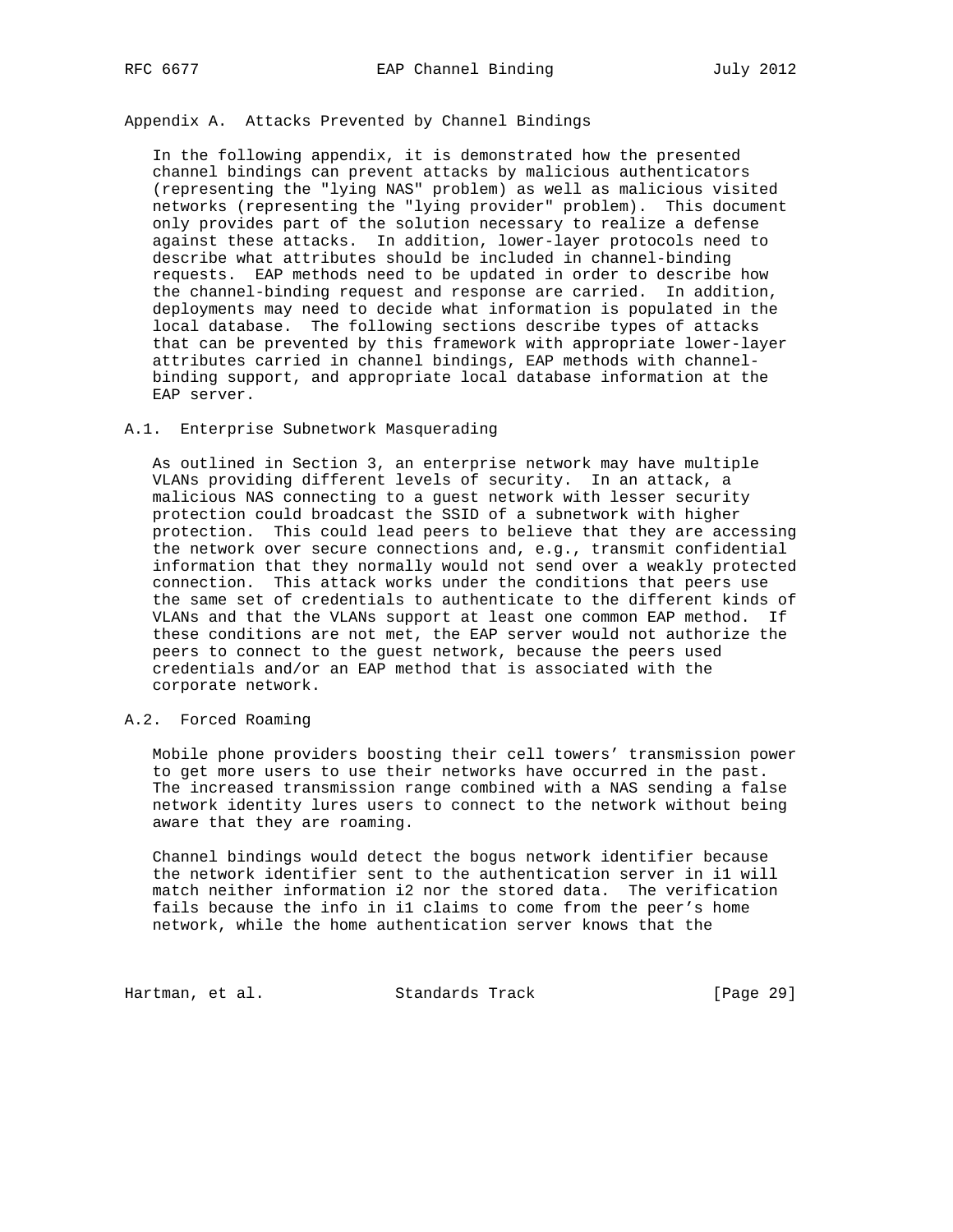connection is through a visited network outside the home domain. In the same context, channel bindings can be utilized to provide a "home zone" feature that notifies users every time they are about to connect to a NAS outside their home domain.

### A.3. Downgrading Attacks

 A malicious authenticator could modify the set of offered EAP methods in its beacon to force the peer to choose from only the weakest EAP method(s) accepted by the authentication server. For instance, instead of having a choice between the EAP MD5 Challenge Handshake Authentication Protocol (EAP-MD5-CHAP), the Flexible Authentication via Secure Tunneling EAP (EAP-FAST), and some other methods, the authenticator reduces the choice for the peer to the weaker EAP-MD5- CHAP method. Assuming that weak EAP methods are supported by the authentication server, such a downgrading attack can enable the authenticator to attack the integrity and confidentiality of the remaining EAP execution and/or break the authentication and key exchange. The presented channel bindings prevent such downgrading attacks, because peers submit the offered EAP method selection that they have received in the beacon as part of i1 to the authentication server. As a result, the authentication server recognizes the modification when comparing the information to the respective information in its policy database. This presumes that all acceptable EAP methods support channel binding and that an attacker cannot break the EAP method in real-time.

A.4. Bogus Beacons in IEEE 802.11r

 In IEEE 802.11r, the SSID is bound to the TSK calculations, so that the TSK needs to be consistent with the SSID advertised in an authenticator's beacon. While this prevents outsiders from spoofing a beacon, it does not stop a "lying NAS" from sending a bogus beacon and calculating the TSK accordingly.

 By implementing channel bindings, as described in this document, in IEEE 802.11r, the verification by the authentication server would detect the inconsistencies between the information the authenticator has sent to the peer and the information the server received from the authenticator and stores in the policy database.

A.5. Forcing False Authorization in IEEE 802.11i

 In IEEE 802.11i, a malicious NAS can modify the beacon to make the peer believe it is connected to a network different from the one the peer is actually connected to.

Hartman, et al. Standards Track [Page 30]